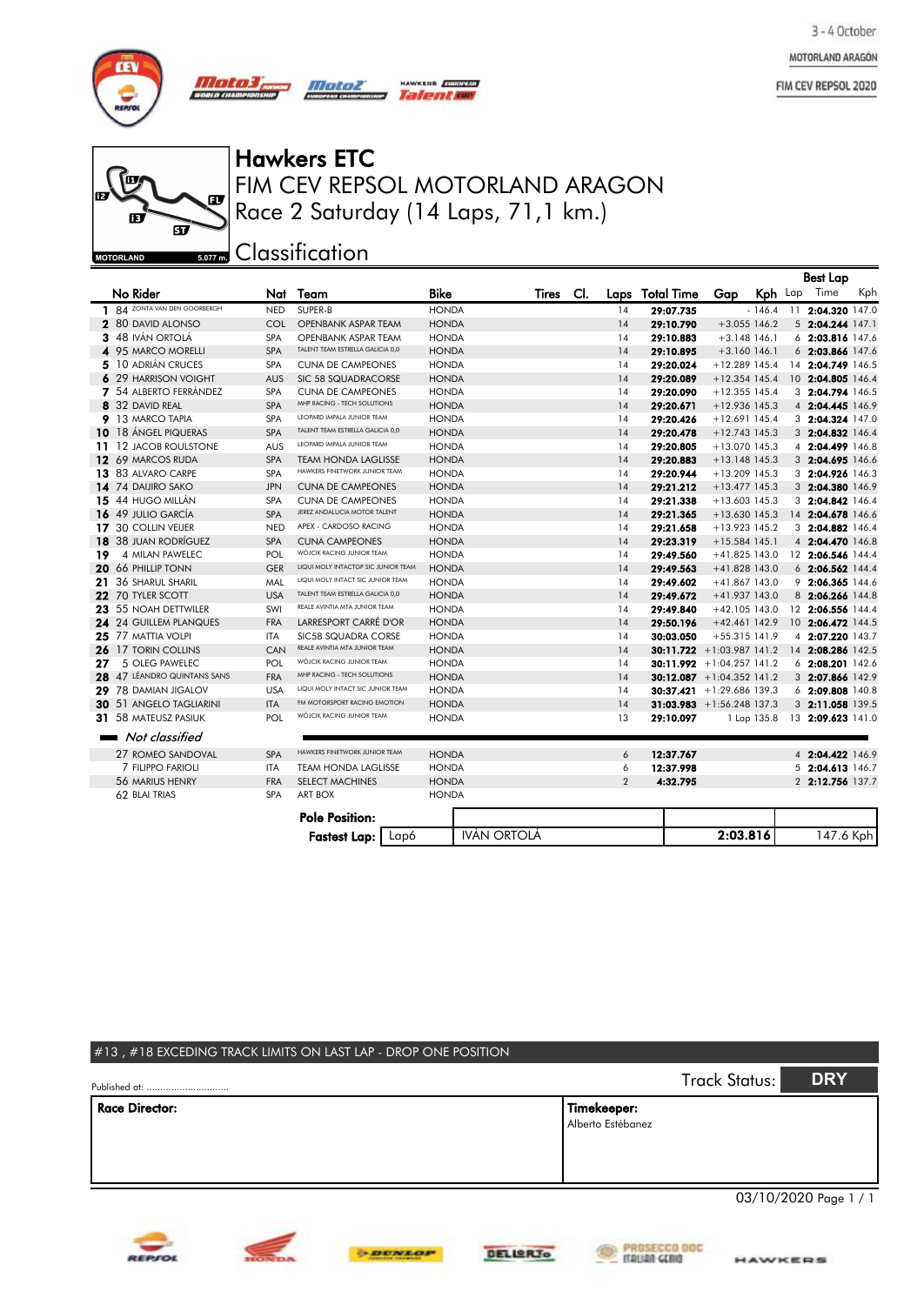



|                |                |                         |                | Lap               |                |                |                |                |                          |          |                |                         |    |              |               |                |  |
|----------------|----------------|-------------------------|----------------|-------------------|----------------|----------------|----------------|----------------|--------------------------|----------|----------------|-------------------------|----|--------------|---------------|----------------|--|
|                | No Pos         | <b>Pira</b>             | -              | $\mathbf{\Omega}$ | ω              | 4              | 5              | ∘              | $\overline{\phantom{0}}$ | $\infty$ | ò              | $\mathsf{P}$            | Ξ  | $\mathbf{r}$ | $\frac{3}{2}$ | $\overline{4}$ |  |
| 84             | 1              | 84                      | 84             | 84                | 84             | 84             | 84             | 84             | 84                       | 84       | 84             | 84                      | 84 | 84           | 84            | 84             |  |
| 29             | $\overline{2}$ | 29                      | 80             | 80                | 80             | 80             | 80             | 80             | 95                       | 48       | 48             | 80                      | 48 | 48           | 48            | 80             |  |
| 80             | 3              | 80                      | 29             | 48                | 95             | 95             | 95             | 95             | 48                       | 95       | 80             | 48                      | 80 | 80           | 80            | 48             |  |
| 48             | 4              | 48                      | 48             | 95                | 48             | 48             | 48             | 48             | 80                       | 80       | 95             | 95                      | 95 | 95           | 95            | 95             |  |
| 49             | 5              | 49                      | 95             | 29                | 69             | 69             | 69             | 18             | 69                       | 54       | 12             | 29                      | 29 | 29           | 54            | 10             |  |
| 83             | 6              | 83                      | 18             | 83                | 29             | 10             | 18             | 54             | 10                       | 44       | 10             | 12                      | 12 | 10           | 29            | 29             |  |
| 18             | 7              | 18                      | 83             | 69                | 83             | 18             | 54             | 69             | 54                       | 10       | 54             | 10                      | 32 | 32           | 10            | 54             |  |
| 95             | 8              | 95                      | 69             | 18                | 18             | 13             | 10             | 10             | 18                       | 69       | 44             | 18                      | 10 | 54           | 13            | 13             |  |
| 54             | 9              | 54                      | 54             | 10                | 10             | 29             | 13             | 29             | 29                       | 18       | 29             | 54                      | 54 | 18           | 32            | 18             |  |
| 38             | 10             | 38                      | 10             | 44                | 13             | 44             | 29             | 83             | 12                       | 12       | 69             | 44                      | 18 | 12           | 18            | 32             |  |
| 69             | 11             | 69                      | 44             | 54                | 44             | 83             | 44             | 44             | 44                       | 29       | 18             | 32                      | 69 | 13           | 12            | 12             |  |
| 13             | 12             | 13                      | 49             | 13                | 54             | 54             | 83             | 13             | 13                       | 32       | 32             | 69                      | 13 | 83           | 83            | 69             |  |
| 10             | 13             | 10                      | 13             | 49                | 74             | 74             | 12             | 12             | 83                       | 13       | 83             | 74                      | 44 | 69           | 44            | 83             |  |
| 7              | 14             | 7                       | 30             | 74                | 49             | 49             | 74             | 74             | 74                       | 83       | 74             | 83                      | 83 | 74           | 69            | 74             |  |
| 74             | 15             | 74                      | 74             | 30                | 30             | 30             | 30             | 30             | 30                       | 74       | 30             | 13                      | 74 | 44           | 74            | 44             |  |
| 44             | 16             | 44                      | 38             | 27                | 12             | 12             | 32             | 32             | 32                       | 30       | 13             | 30                      | 30 | 30           | 30            | 49             |  |
| 12             | 17             | 12                      | 27             | 12                | 32             | 32             | 49             | 49             | 38                       | 38       | 38             | 38                      | 38 | 38           | 49            | 30             |  |
| 27             | 18             | 27                      | 12             | 32                | 27             | 27             | 27             | 27             | 49                       | 49       | 49             | 49                      | 49 | 49           | 38            | 38             |  |
| 30             | 19             | 30                      | $\overline{7}$ | 7                 | $\overline{7}$ | $\overline{7}$ | $\overline{7}$ | $\overline{7}$ | 66                       | 66       | 66             | 66                      | 66 | 66           | 4             | 4              |  |
| 70             | 20             | 70                      | 32             | 38                | 38             | 38             | 38             | 38             | $\overline{4}$           | 4        | 36             | 36                      | 70 | 70           | 66            | 66             |  |
| 24             | 22             | 24                      | 66             | 36                | 66             | 77             | 66             | 66             | 36                       | 36       | $\overline{4}$ | 24                      | 4  | 4            | 70            | 36             |  |
| 32             | 23             | 32                      | 36             | 66                | 36             | 66             | 77             | 24             | 55                       | 55       | 24             | 70                      | 36 | 36           | 36            | 70             |  |
| $\overline{4}$ | 24             | $\overline{\mathbf{4}}$ | 55             | 77                | 4              | 36             | 24             | 36             | 24                       | 70       | 55             | 55                      | 55 | 55           | 55            | 55             |  |
| 36             | 25             | 36                      | $\overline{4}$ | 4                 | 77             | 24             | 36             | 55             | 70                       | 24       | 70             | $\overline{\mathbf{4}}$ | 24 | 24           | 24            | 24             |  |
| 55             | 26             | 55                      | 77             | 55                | 55             | 4              | 55             | 4              | 77                       | 77       | 77             | 77                      | 77 | 77           | 77            | 77             |  |
| 66             | 27             | 66                      | 24             | 24                | 24             | 55             | $\overline{4}$ | 70             | 47                       | 47       | 47             | 5                       | 5  | 5            | 5             | 17             |  |
| 77             | 28             | 77                      | 70             | 70                | 70             | 70             | 70             | 77             | 17                       | 5        | 5              | 47                      | 47 | 47           | 17            | 5              |  |
| 62             | 30             | 62                      | 17             | 17                | 17             | 47             | 47             | 47             | 5                        | 17       | 17             | 17                      | 17 | 17           | 47            | 47             |  |
| 17             | 31             | 17                      | 5              | 47                | 47             | 17             | 17             | 17             | 78                       | 78       | 78             | 78                      | 78 | 78           | 78            | 78             |  |
| 58             | 32             | 58                      | 51             | 5                 | 5              | 5              | 5              | 5              | 51                       | 51       | 51             | 51                      | 51 | 51           | 51            | 51             |  |
| 5              | 33             | 5                       | 47             | 78                | 78             | 78             | 78             | 78             | 58                       | 58       | 58             | 58                      | 58 | 58           | 58            |                |  |
| 78             | 34             | 78                      | 78             | 51                | 51             | 51             | 51             | 51             |                          |          |                |                         |    |              |               |                |  |
| 51             | 35             | 51                      | 56             | 56                | 58             | 58             | 58             | 58             |                          |          |                |                         |    |              |               |                |  |
| 56             |                | 56                      | 58             | 58                |                |                |                |                |                          |          |                |                         |    |              |               |                |  |
| Δ7             |                | 47                      |                |                   |                |                |                |                |                          |          |                |                         |    |              |               |                |  |









3 - 4 October MOTORLAND ARAGÓN

FIM CEV REPSOL 2020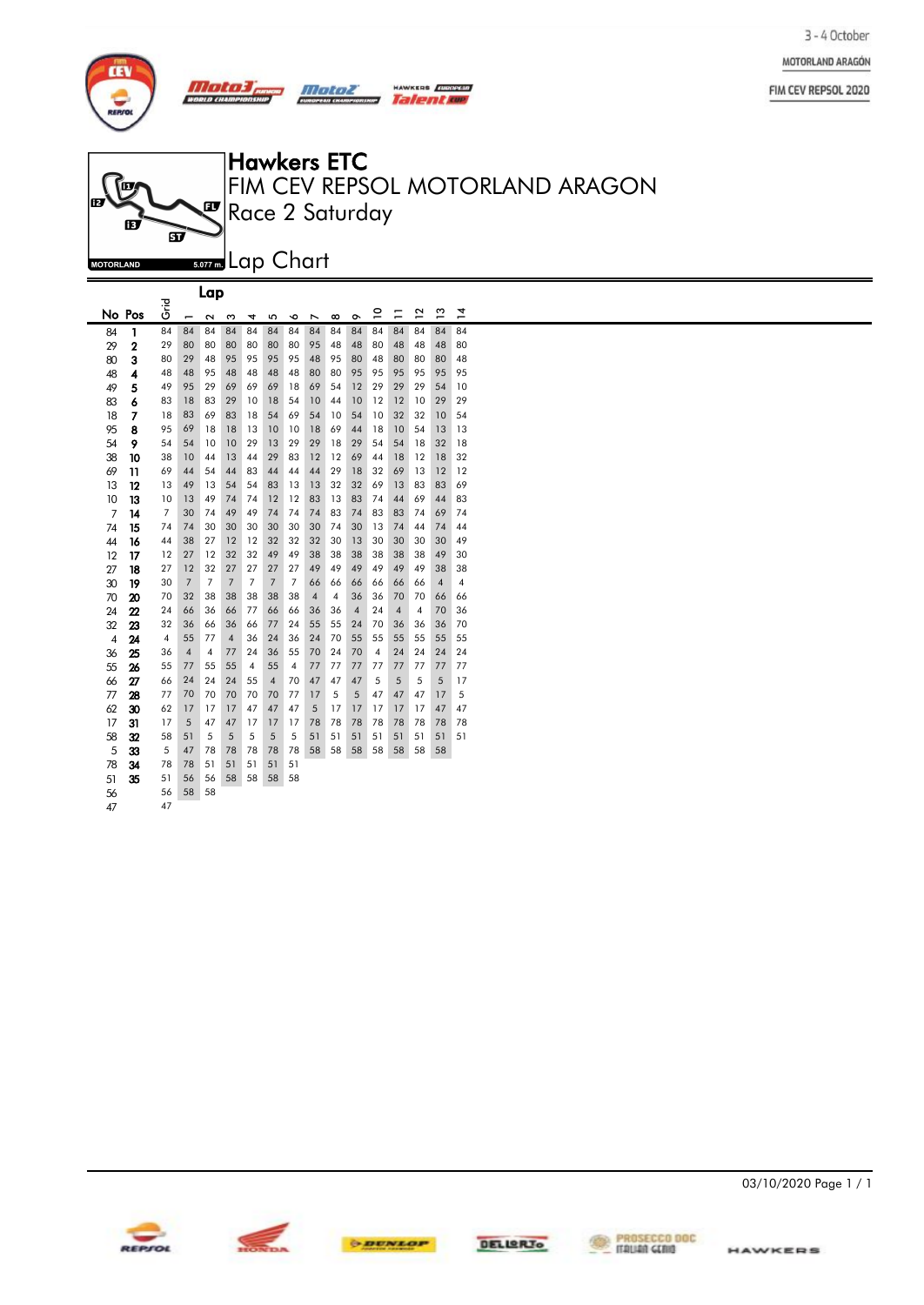MOTORLAND ARAGÓN

FIM CEV REPSOL 2020



### Ĩп  $\mathbf{F}$ ஏ **MOTORLAND**

Race 2 Saturday FIM CEV REPSOL MOTORLAND ARAGON Hawkers ETC

**HAWRES** *Quadress* 

#### **Best Sector Times**

|             | Sector 1           |        | Sector 2           |        | Sector 3           |        | Sector 4          |        |    |        | Ideal       | Best                        |
|-------------|--------------------|--------|--------------------|--------|--------------------|--------|-------------------|--------|----|--------|-------------|-----------------------------|
|             | Pos No Rider       | Time   | No Rider           | Time   | No Rider           | Time   | No Rider          | Time   |    | Pos No | Lap         | Lap                         |
| 1           | 48 I.ORTOLÁ        | 34.938 | 84 Z.VAN DEN       | 34.510 | 84 Z.VAN DEN       | 22.676 | 13 M.TAPIA        | 31.270 | 1. |        |             | 48 2:03.650 2:03.816<br>(1) |
| $\mathbf 2$ | 95 M.MORELLI       | 34.944 | 80 D.ALONSO        | 34.519 | 95 M.MORELLI       | 22.730 | 83 A.CARPE        | 31.277 | 2  |        | 80 2:03.754 | 2:04.244<br>(3)             |
| з           | 80 D.ALONSO        | 35.003 | 48 I.ORTOLA        | 34.567 | 48 I.ORTOLA        | 22.735 | 10 A.CRUCES       | 31.279 | 3  |        | 95 2:03.861 | 2:03.866<br>(2)             |
| 4           | 32 D.REAL          | 35.015 | 13 M.TAPIA         | 34.580 | 80 D.ALONSO        | 22.762 | 74 D.SAKO         | 31.341 |    |        | 13 2:03.956 | 2:04.324<br>(5)             |
| 5           | 84 Z.VAN DEN       | 35.016 | 12 J.ROULSTONE     | 34.630 | 27 R.SANDOVAL      | 22.795 | 12 J.ROULSTONE    | 31.344 | 5  |        | 84 2:04.001 | 2:04.320<br>(4)             |
| 6           | 74 D.SAKO          | 35.073 | 38 J.RODRIGUEZ     | 34.650 | 18 Á.PIQUERAS      | 22.826 | 32 D.REAL         | 31.348 |    |        | 18 2:04.092 | 2:04.832 (17)               |
| 7           | 38 J.RODRÍGUEZ     | 35.088 | 95 M.MORELLI       | 34.674 | 13 M.TAPIA         | 22.847 | 69 M.RUDA         | 31.352 |    |        | 38 2:04.128 | 2:04.470<br>(9)             |
| 8           | 49 J.GARCÍA        | 35.128 | 74 D.SAKO          | 34.687 | 7 F.FARIOLI        | 22.861 | 29 H.VOIGHT       | 31.358 |    |        | 10 2:04.134 | 2:04.749 (14)               |
| 9           | 30 C.VEIJER        | 35.140 | 29 H.VOIGHT        | 34.689 | 10 A.CRUCES        | 22.949 | 54 A.FERRÁNDEZ    | 31.368 | 9  |        | 74 2:04.170 | 2:04.380<br>(6)             |
| 10          | 29 H.VOIGHT        | 35.146 | 10 A.CRUCES        | 34.690 | 44 H.MILLÁN        | 22.954 | 18 Á.PIQUERAS     | 31.386 | 10 |        | 12 2:04.190 | 2:04.499 (10)               |
| 11          | 12 J.ROULSTONE     | 35.149 | 30 C.VEIJER        | 34.691 | 38 J.RODRÍGUEZ     | 22.955 | 27 R.SANDOVAL     | 31.387 | 11 |        | 32 2:04.193 | 2:04.445<br>(8)             |
| 12          | 18 A.PIQUERAS      | 35.170 | 69 M.RUDA          | 34.695 | 32 D.REAL          | 23.008 | 49 J.GARCÍA       | 31.403 | 12 |        | 29 2:04.227 | 2:04.805(16)                |
| 13          | 54 A.FERRÁNDEZ     | 35.179 | 18 Á.PIQUERAS      | 34.710 | 29 H.VOIGHT        | 23.034 | 48 I.ORTOLÁ       | 31.410 | 13 |        | 27 2:04.235 | 2:04.422<br>(7)             |
| 14          | 27 R.SANDOVAL      | 35.195 | 54 A.FERRÁNDEZ     | 34.744 | 69 M.RUDA          | 23.052 | 38 J.RODRÍGUEZ    | 31.435 | 14 |        | 7 2:04.343  | 2:04.613(11)                |
| 15          | 7 F.FARIOLI        | 35.211 | 83 A.CARPE         | 34.787 | 54 A.FERRÁNDEZ     | 23.054 | 30 C.VEIJER       | 31.439 | 15 |        | 54 2:04.345 | 2:04.794 (15)               |
| 16          | 10 A.CRUCES        | 35.216 | 44 H.MILLÁN        | 34.795 | 12 J.ROULSTONE     | 23.067 | 7 F.FARIOLI       | 31.464 | 16 |        | 30 2:04.357 | 2:04.882 (19)               |
| 17          | 44 H.MILLÁN        | 35.225 | 7 F.FARIOLI        | 34.807 | 74 D.SAKO          | 23.069 | 80 D.ALONSO       | 31.470 | 17 |        | 69 2:04.387 | 2:04.695 (13)               |
| 18          | 13 M.TAPIA         | 35.259 | 32 D.REAL          | 34.822 | 83 A.CARPE         | 23.075 | 95 M.MORELLI      | 31.513 | 18 |        | 83 2:04.458 | 2:04.926 (20)               |
| 19          | 69 M.RUDA          | 35.288 | 27 R.SANDOVAL      | 34.858 | 30 C.VEIJER        | 23.087 | 44 H.MILLÁN       | 31.519 | 19 |        | 44 2:04.493 | 2:04.842 (18)               |
| 20          | 83 A.CARPE         | 35.319 | 49 J.GARCÍA        | 34.868 | 49 J.GARCÍA        | 23.173 | 24 G.PLANQUES     | 31.762 | 20 |        | 49 2:04.572 | 2:04.678 (12)               |
| 21          | 70 T.SCOTT         | 35.566 | 36 S.SHARIL        | 34.956 | <b>66 P.TONN</b>   | 23.187 | 84 Z.VAN DEN      | 31.799 | 21 |        | 24 2:05.869 | 2:06.472 (23)               |
| 22          | 36 S.SHARIL        | 35.658 | 24 G.PLANQUES      | 35.011 | 24 G.PLANQUES      | 23.240 | 70 T.SCOTT        | 31.898 | 22 |        | 36 2:05.884 | 2:06.365 (22)               |
| 23          | 4 M.PAWELEC        | 35.679 | 4 M.PAWELEC        | 35.050 | 36 S.SHARIL        | 23.312 | 4 M.PAWELEC       | 31.902 | 23 |        | 4 2:06.014  | 2:06.546 (24)               |
| 24          | 66 P.TONN          | 35.832 | 55 N.DETTWILER     | 35.092 | 55 N.DETTWILER     | 23.365 | 55 N.DETTWILER    | 31.902 | 24 |        | 70 2:06.015 | 2:06.266(21)                |
| 25          | 55 N.DETTWILER     | 35.850 | 66 P.TONN          | 35.140 | 4 M.PAWELEC        | 23.383 | 47 LQUINTANS SANS | 31.948 | 25 |        | 55 2:06.209 | 2:06.556 (25)               |
| 26          | 24 G.PLANQUES      | 35.856 | 70 T.SCOTT         | 35.158 | 70 T.SCOTT         | 23.393 | 36 S.SHARIL       | 31.958 | 26 |        | 66 2:06.343 | 2:06.562 (26)               |
| 27          | 77 M.VOLPI         | 36.050 | 77 M.VOLPI         | 35.362 | 5 O.PAWELEC        | 23.474 | 77 M.VOLPI        | 32.004 | 27 |        | 77 2:06.951 | 2:07.220 (27)               |
| 28          | 5 O.PAWELEC        | 36.195 | 47 L.QUINTANS SANS | 35.530 | 77 M.VOLPI         | 23.535 | 66 P.TONN         | 32.184 | 28 |        | 47 2:07.498 | 2:07.866 (28)               |
| 29          | 17 T.COLLINS       | 36.210 | 5 O.PAWELEC        | 35.734 | 17 T.COLLINS       | 23.604 | 5 O.PAWELEC       | 32.344 | 29 |        | 5 2:07.747  | 2:08.201 (29)               |
| 30          | 47 L.QUINTANS SANS | 36.211 | 17 T.COLLINS       | 35.737 | 78 D.JIGALOV       | 23.763 | 17 T.COLLINS      | 32.417 | 30 |        | 17 2:07.968 | 2:08.286 (30)               |
| 31          | 78 D.JIGALOV       | 36.768 | 58 M.PASIUK        | 35.891 | 47 L.QUINTANS SANS | 23.809 | 58 M.PASIUK       | 32.848 | 31 |        | 58 2:09.386 | 2:09.623(31)                |
| 32          | 58 M.PASIUK        | 36.777 | 78 D.JIGALOV       | 36.239 | 58 M.PASIUK        | 23.870 | 51 A.TAGLIARINI   | 32.892 | 32 |        | 78 2:09.695 | 2:09.808 (32)               |
| 33          | 51 A.TAGLIARINI    | 37.211 | 51 A.TAGLIARINI    | 36.322 | 51 A.TAGLIARINI    | 23.932 | 78 D.JIGALOV      | 32.925 | 33 |        | 51 2:10.357 | 2:11.058 (33)               |
| 34          | 56 M.HENRY         | 37.539 | 56 M.HENRY         | 37.193 | 56 M.HENRY         | 24.501 | 56 M.HENRY        | 33.488 | 34 |        |             | 56 2:12.721 2:12.756 (34)   |







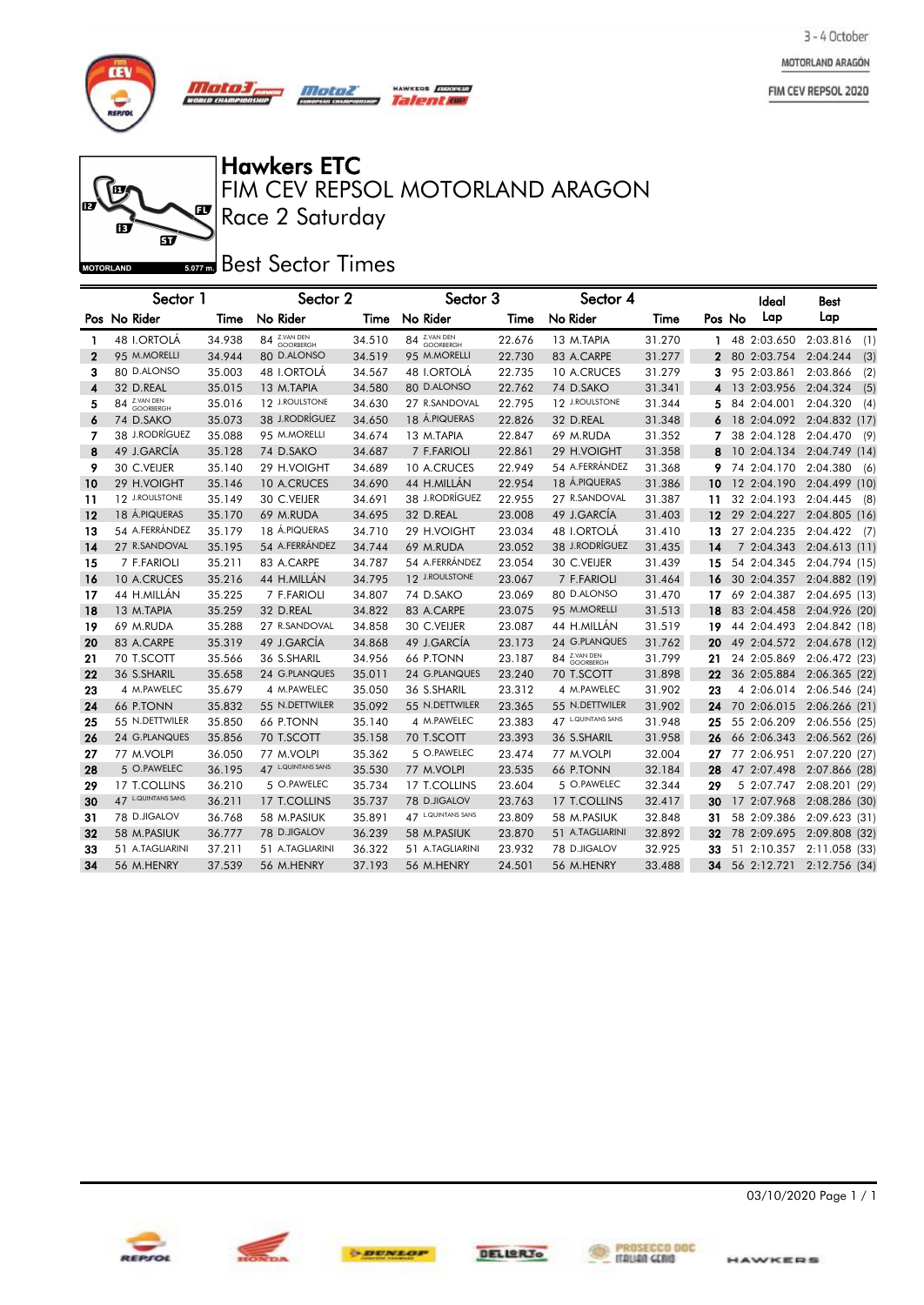MOTORLAND ARAGÓN

FIM CEV REPSOL 2020





Hawkers ETC<br>FIM CEV REPSOL MOTORLAND ARAGON Race 2 Saturday

HAWKERS *EUROPEAN* Talentin

**Best Top Speed** 

|                                                     |                                     |       | Top 1   |                | Top 2    |                | Тор З    |                 | Top 4   |                | Top 5     |    |             |
|-----------------------------------------------------|-------------------------------------|-------|---------|----------------|----------|----------------|----------|-----------------|---------|----------------|-----------|----|-------------|
| No Rider                                            | Team                                | Class | Kph Lap |                | Kph Lap  |                | Kph Lap  |                 | Kph Lap |                | Kph Lap   |    | Avg         |
| <b>83 ALVARO CARPE</b>                              | HAWKERS FINETWORK JUNIOR TEAM       |       | 232.8   | 11             | 232.3    | 6              | 231.3    | 8               | 230.8   | -1             | 230.8     | 14 | 231,6       |
| 27 ROMEO SANDOVAL                                   | HAWKERS FINETWORK JUNIOR TEAM       |       | 231.3   | $\overline{4}$ | 227.8    | $\overline{2}$ | 227.4    | 3               | 226.4   | 5              | 225.9     |    | 1227,8      |
| <b>18 ÁNGEL PIQUERAS</b>                            | TALENT TEAM ESTRELLA GALICIA 0,0    |       | 229.8   | 10             | 229.3    | $\mathbf{1}$   | 227.4    | 7               | 226.9   | 13             | 226.9     |    | 11 228,1    |
| <b>12 JACOB ROULSTONE</b>                           | <b>LEOPARD IMPALA JUNIOR TEAM</b>   |       | 229.3   | $\overline{4}$ | 229.3    | 2              | 227.8    | 14              | 227.8   | 13             | 227.4     |    | 7 228,3     |
| <b>69 MARCOS RUDA</b>                               | TEAM HONDA LAGLISSE                 |       | 229.3   | $\mathbf{2}$   | 227.8    | -1             | 226.9    | -11             | 226.4   | 14             | 225.9     |    | 13 227,3    |
| <b>49 JULIO GARCÍA</b>                              | JEREZ ANDALUCIA MOTOR TALENT        |       | 228.8   |                | 2 227.4  | 14             | 227.4    | $\overline{7}$  | 227.4   | 5              | 227.4     |    | 4 227,7     |
| <b>30 COLLIN VEIJER</b>                             | APEX - CARDOSO RACING               |       | 228.3   | $7^{\circ}$    | 228.3    | $\overline{4}$ | 227.8    | 12              | 227.8   | 5              | 227.4     |    | 11 227,9    |
| <b>10 ADRIÁN CRUCES</b>                             | <b>CUNA DE CAMPEONES</b>            |       | 227.8   |                | 2 226.9  | $\overline{4}$ | 226.4    | 13              | 225.9   | 3              | 224.5     |    | 6 226,3     |
| <b>80 DAVID ALONSO</b>                              | <b>OPENBANK ASPAR TEAM</b>          |       | 227.8   | $7^{\circ}$    | 227.4    | 8              | 224.5    | $\overline{2}$  | 223.1   | $\mathbf{1}$   | 222.2     |    | 9 225,0     |
| <b>36 SHARUL SHARIL</b>                             | LIQUI MOLY INTACT SIC JUNIOR TEAM   |       | 227.4   | 14             | 224.5    | 13             | 224.1    | $\mathbf{1}$    | 223.6   |                | $7$ 223.1 |    | 12 224,5    |
| <b>54 ALBERTO FERRÁNDEZ</b>                         | <b>CUNA DE CAMPEONES</b>            |       | 227.4   | 11             | 227.4    | 3              | 225.9    | 4               | 225.5   | $\mathbf{1}$   | 223.6     |    | 12 226,0    |
| <b>74 DAIJIRO SAKO</b>                              | <b>CUNA DE CAMPEONES</b>            |       | 227.4   | 12             | 226.9    | 6              | 225.9    | $\overline{4}$  | 225.5   | $7^{\circ}$    | 225.0     |    | 2 2 2 6, 1  |
| <b>29 HARRISON VOIGHT</b>                           | SIC 58 SQUADRACORSE                 |       | 226.9   | $\overline{7}$ | 226.9    | 3              | 225.9    | 4               | 225.5   | 8              | 225.0     |    | 9 226,0     |
| <b>44 HUGO MILLÁN</b>                               | <b>CUNA DE CAMPEONES</b>            |       | 226.9   | $\overline{4}$ | 226.4    | 12             | 226.4    | 11              | 225.5   | 3 <sup>1</sup> | 225.0     |    | 7 226,0     |
| 95 MARCO MORELLI                                    | TALENT TEAM ESTRELLA GALICIA 0,0    |       | 226.9   | 14             | 225.5    | 8              | 225.0    | 1               | 223.1   | 7              | 222.7     |    | 13 224,6    |
| 13 MARCO TAPIA                                      | <b>LEOPARD IMPALA JUNIOR TEAM</b>   |       | 226.4   | $\overline{4}$ | 225.5    | 3              | 225.0    | 6               | 224.5   | $\overline{7}$ | 224.5     |    | 2 2 2 5 , 2 |
| 47 LÉANDRO QUINTANS SANSMHP RACING - TECH SOLUTIONS |                                     |       | 225.5   |                | 2 225.0  | $\mathbf{1}$   | 222.7    | 12              | 222.2   | 13             | 221.8     |    | 14 223,4    |
| <b>48 IVÁN ORTOLÁ</b>                               | OPENBANK ASPAR TEAM                 |       | 225.5   |                | 4 224.5  | $\overline{7}$ | 223.6    | 6               | 222.2   | 5              | 221.8     |    | 3 223,5     |
| <b>55 NOAH DETTWILER</b>                            | REALE AVINTIA MTA JUNIOR TEAM       |       | 225.5   | $\mathbf{1}$   | 224.5    | 12             | 224.5    | $\overline{2}$  | 224.1   | 8              | 224.1     |    | 3 224,5     |
| <b>77 MATTIA VOLPI</b>                              | SIC58 SQUADRA CORSE                 |       | 225.5   | $\mathbf{1}$   | 221.8    | 2              | 220.4    | $\overline{4}$  | 220.4   | 3              | 216.9     |    | 7 221,0     |
| <b>70 TYLER SCOTT</b>                               | TALENT TEAM ESTRELLA GALICIA 0,0    |       | 225.0   | $\mathbf{1}$   | 224.5    | 14             | 224.1    | 8               | 223.6   | 4              | 221.3     |    | 7 223,7     |
| 7 FILIPPO FARIOLI                                   | <b>TEAM HONDA LAGLISSE</b>          |       | 224.5   | $\mathbf{1}$   | 224.1    | $\overline{2}$ | 221.3    | 5               | 220.4   | 3              | 220.4     |    | 4 222,1     |
| <b>38 JUAN RODRÍGUEZ</b>                            | <b>CUNA CAMPEONES</b>               |       | 224.5   | $7^{\circ}$    | 224.5    | $\overline{4}$ | 224.1    | 5               | 222.7   | 10             | 222.7     |    | 1 223,7     |
| <b>24 GUILLEM PLANQUES</b>                          | LARRESPORT CARRÉ D'OR               |       | 224.1   |                | 4 224.1  | 2              | 223.6    | $\overline{11}$ | 223.1   | 12             | 222.7     |    | 14 223,5    |
| <b>66 PHILLIP TONN</b>                              | LIQUI MOLY INTACTGP SIC JUNIOR TEAM |       | 223.6   |                | 5 220.9  | $\mathbf{1}$   | 220.0    | $\overline{2}$  | 218.2   | 7              | 217.7     |    | 3 220,1     |
| <b>4 MILAN PAWELEC</b>                              | WÓJCIK RACING JUNIOR TEAM           |       | 223.1   |                | 12 223.1 | $\mathbf{1}$   | 222.7    | 10              | 222.2   | 14             | 221.8     |    | 6 222,6     |
| <b>32 DAVID REAL</b>                                | MHP RACING - TECH SOLUTIONS         |       | 222.7   |                | 5 222.7  | $\overline{4}$ | 222.2 10 |                 | 222.2   | 6              | 222.2     |    | 2 2 2 2 , 4 |
| 5 OLEG PAWELEC                                      | WÓJCIK RACING JUNIOR TEAM           |       | 221.3   |                | 7 219.5  | $\mathbf{1}$   | 218.6    | 8               | 217.3   | 5 <sup>5</sup> | 216.9     |    | 14 218,7    |
| 84 ZONTA VAN DEN GOORBEISUPER-B                     |                                     |       | 220.4   |                | 2 219.5  | 12             | 219.1    | 11              | 218.6   | $\overline{7}$ | 218.6     |    | 4 219,2     |
| <b>78 DAMIAN JIGALOV</b>                            | LIQUI MOLY INTACT SIC JUNIOR TEAM   |       | 219.5   |                | 1 213.0  | 2              | 212.2    | $\overline{7}$  | 211.4   | $\overline{4}$ | 210.9     |    | 11 213,4    |
| <b>58 MATEUSZ PASIUK</b>                            | WÓJCIK RACING JUNIOR TEAM           |       | 216.9   | $7^{\circ}$    | 215.6    | 6              | 215.1    | 13              | 215.1   | 4              | 214.7     |    | 11 215,5    |
| <b>51 ANGELO TAGLIARINI</b>                         | FM MOTORSPORT RACING EMOTION        |       | 215.1   |                | 1214.7   | $2^{\circ}$    | 210.1    | $7^{\circ}$     | 209.7   | 6              | 209.7     |    | 5 211,9     |
| <b>17 TORIN COLLINS</b>                             | REALE AVINTIA MTA JUNIOR TEAM       |       | 214.7   | 14             | 214.3    | $\mathbf{1}$   | 213.9    |                 | 5 213.4 | 12             | 213.0     |    | 13 213,9    |
| <b>56 MARIUS HENRY</b>                              | <b>SELECT MACHINES</b>              |       | 207.7   | $\mathbf{1}$   | 203.8    | $\overline{2}$ |          |                 |         |                |           |    | 205,8       |
| 62 BLAI TRIAS                                       | ART BOX                             |       |         |                |          |                |          |                 |         |                |           |    |             |



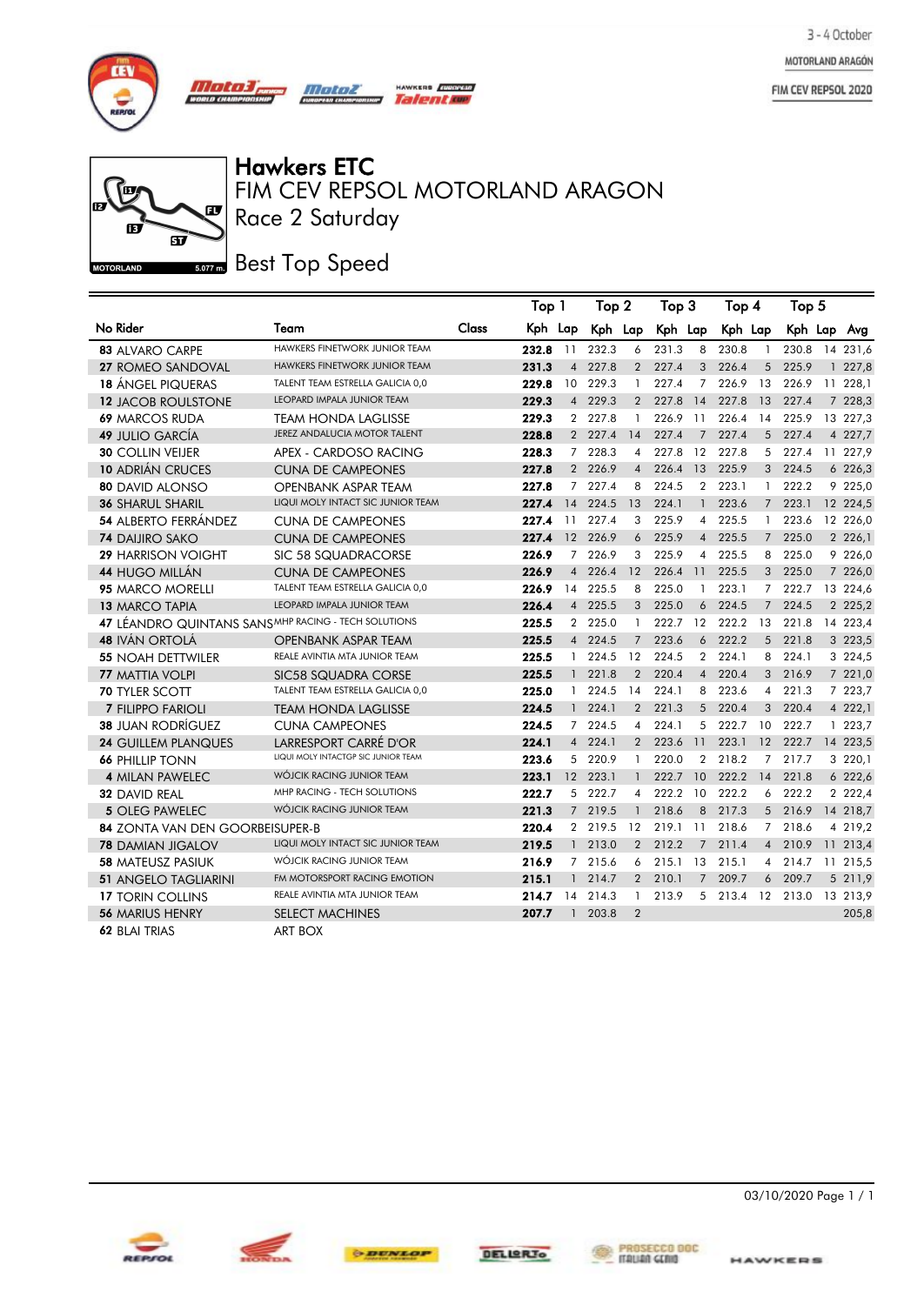MOTORLAND ARAGÓN

FIM CEV REPSOL 2020



**FEE** 

**MOTORLAND** 

Ø

 $\vec{w}$ 

Hawkers ETC

Race 2 Saturday FIM CEV REPSOL MOTORLAND ARAGON

*so***za** Fastest Lap Sequence

| Elapsed   | No Rider                   | Team                             | <b>Bike</b>  | Class | Time     | Kph   | Lap              |
|-----------|----------------------------|----------------------------------|--------------|-------|----------|-------|------------------|
| 4:12.379  | 84 ZONTA VAN DEN GOORBERGH | SUPER-B                          | <b>HONDA</b> |       | 2:04.566 | 146.7 |                  |
| 6:18.577  | 95 MARCO MORELLI           | TALENT TEAM ESTRELLA GALICIA 0.0 | <b>HONDA</b> |       | 2:04.118 | 147.3 | 3                |
| 8.22647   | 95 MARCO MORELLI           | TALENT TEAM ESTRELLA GALICIA 0.0 | <b>HONDA</b> |       | 2:04.070 | 147.3 | 4                |
| 8.22742   | <b>48 IVÁN ORTOLÁ</b>      | <b>OPENBANK ASPAR TEAM</b>       | <b>HONDA</b> |       | 2:04.047 | 147.3 | $\boldsymbol{A}$ |
| 12.30660  | 95 MARCO MORELLI           | TALENT TEAM ESTRELLA GALICIA 0.0 | <b>HONDA</b> |       | 2:03.866 | 147.6 | <sup>6</sup>     |
| 12:30.751 | <b>48 IVÁN ORTOLÁ</b>      | <b>OPENBANK ASPAR TEAM</b>       | <b>HONDA</b> |       | 2:03.816 | 147.6 | 6                |





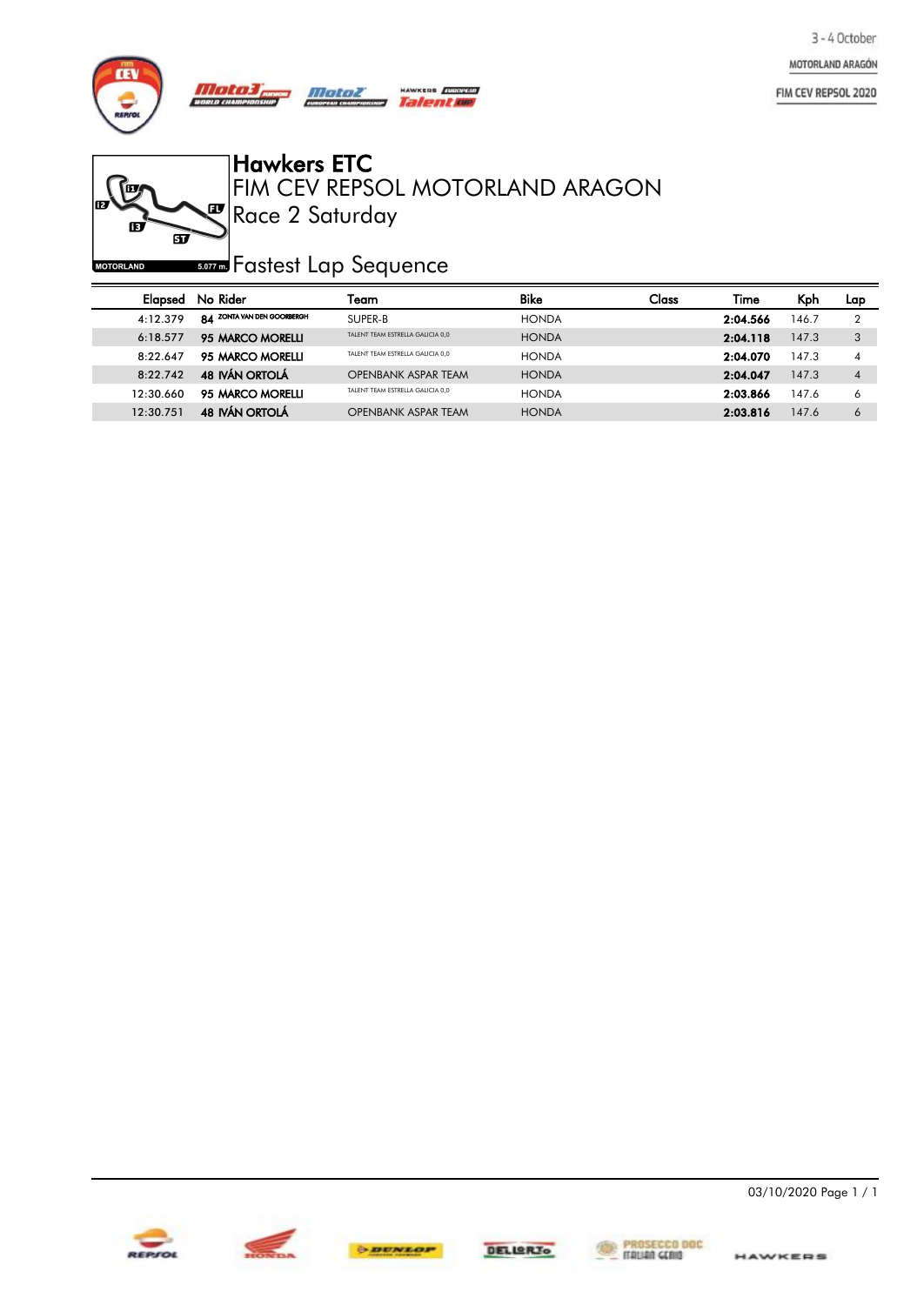MOTORLAND ARAGÓN

FIM CEV REPSOL 2020

**B**



他

Æ

**MOTORLAND** 

m

*Mata3, Motor* un cu

 $\mathbf{F}$ 

<u>මි</u>

Talentoe

Hawkers ETC

Race 2 Saturday FIM CEV REPSOL MOTORLAND ARAGON

HAWKERS **FURNISH** 

**Sector Analysis** 

|                                | Invalidated Lap      |                            |                  |                  |                  | Personal Best  |                | <b>Session Best</b>  |                                  | <b>B</b> Crossing the pit lane |                  |                  |                |
|--------------------------------|----------------------|----------------------------|------------------|------------------|------------------|----------------|----------------|----------------------|----------------------------------|--------------------------------|------------------|------------------|----------------|
| Lap                            | Time                 | Sector 1                   | Sector 2         | Sector 3         | Sector 4         | T.Spd          | Lap            | Time                 | Sector 1                         | Sector 2                       | Sector 3         | Sector 4         | T.Spd          |
|                                |                      | <b>MILAN PAWELEC</b>       |                  |                  |                  | POL            | 12             | 2:05.865             | 35.976                           | 34.722                         | 23.292           | 31.875           | 221.8          |
| 4                              |                      |                            |                  |                  |                  |                | 13             | 2:05.606             | 36.098                           | 34.762                         | 23.249           | 31.497           | 226.4          |
|                                |                      | WÓJCIK RACING JUNIOR TEAM  |                  |                  |                  | <b>HONDA</b>   | 14             | 2:04.749             | 35.216                           | 34.739                         | 22.949           | 31.845           | 220.4          |
| $\mathbf{1}$                   | 2:14.165             | 41.746                     | 35.678           | 24.681           | 32.060           | 223.1          | 12             |                      | <b>JACOB ROULSTONE</b>           |                                |                  |                  | <b>AUS</b>     |
| $\overline{2}$<br>3            | 2:08.325<br>2:07.734 | 36.339<br>35.888           | 35.758<br>35.826 | 24.147<br>23.891 | 32.081<br>32.129 | 220.9<br>220.4 |                |                      | LEOPARD IMPALA JUNIOR TEAM       |                                |                  |                  | <b>HONDA</b>   |
| $\overline{4}$                 | 2:08.434             | 36.395                     | 35.765           | 23.793           | 32.481           | 221.3          | $\mathbf{1}$   | 2:11.880             | 41.127                           | 35.486                         | 23.724           | 31.543           | 225.5          |
| 5                              | 2:07.696             | 35.988                     | 35.581           | 23.890           | 32.237           | 217.3          | $\overline{2}$ | 2:05.448             | 35.458                           | 35.199                         | 23.351           | 31.440           | 229.3          |
| 6                              | 2:06.864             | 36.057                     | 35.313           | 23.592           | 31.902           | 221.8          | 3              | 2:04.942             | 35.253                           | 35.025                         | 23.136           | 31.528           | 223.6          |
| 7                              | 2:06.631             | 36.004                     | 35.235           | 23.383           | 32.009           | 220.4          | 4 <sup>1</sup> | 2:04.499             | 35.263                           | 34.742                         | 23.069           | 31.425           | 229.3          |
| 8                              | 2:06.729             | 36.070                     | 35.162           | 23.401           | 32.096           | 217.7          | 5              | 2:04.618             | 35.207                           | 34.670                         | 23.306           | 31.435           | 225.5          |
| 9                              | 2:07.470             | 35.679                     | 35.426           | 24.246           | 32.119           | 216.9          | 6              | 2:05.509             | 35.555                           | 34.900                         | 23.533           | 31.521           | 227.4          |
| 10                             | 2:07.525             | 35.929                     | 35.509           | 24.103           | 31.984           | 222.7          | 7              | 2:04.907             | 35.149                           | 34.921                         | 23.493           | 31.344           | 227.4          |
| 11                             | 2:06.796             | 35.719                     | 35.233           | 23.730           | 32.114           | 219.1          | 8              | 2:05.915             | 35.697                           | 34.979                         | 23.775           | 31.464           | 226.9          |
| 12                             | 2:06.546             | 35.902                     | 35.050           | 23.554           | 32.040           | 223.1          | 9              | 2:05.322             | 35.758                           | 34.630                         | 23.367           | 31.567           | 222.7          |
| 13                             | 2:07.372             | 35.971                     | 35.388           | 23.762           | 32.251           | 218.6          | 10             | 2:05.019             | 35.464                           | 34.926                         | 23.067           | 31.562           | 223.6          |
| 14                             | 2:07.273             | 36.040                     | 35.277           | 23.826           | 32.130           | 222.2          | 11<br>12       | 2:05.564<br>2:06.458 | 35.344<br>36.088                 | 35.176<br>35.234               | 23.327<br>23.443 | 31.717<br>31.693 | 222.2<br>225.9 |
| 5                              |                      | <b>OLEG PAWELEC</b>        |                  |                  |                  | POL            | 13             | 2:05.572             | 35.714                           | 35.048                         | 23.247           | 31.563           | 227.8          |
|                                |                      | WÓJCIK RACING JUNIOR TEAM  |                  |                  |                  | <b>HONDA</b>   | 14             | 2:05.152             | 35.339                           | 34.944                         | 23.170           | 31.699           | 227.8          |
| $\mathbf{1}$                   | 2:17.377             | 43.434                     | 36.579           | 24.178           | 33.186           | 219.5          |                |                      | <b>MARCO TAPIA</b>               |                                |                  |                  | SPA            |
| $\overline{2}$                 | 2:09.285             | 36.676                     | 36.087           | 23.850           | 32.672           | 216.4          | 13             |                      |                                  |                                |                  |                  |                |
| 3                              | 2:09.472             | 36.610                     | 36.339           | 23.829           | 32.694           | 215.1          |                |                      | LEOPARD IMPALA JUNIOR TEAM       |                                |                  |                  | <b>HONDA</b>   |
| $\overline{4}$                 | 2:09.112             | 36.708                     | 36.102           | 23.553           | 32.749           | 213.0          | -1             | 2:10.886             | 39.966                           | 35.330                         | 23.707           | 31.883           | 224.5          |
| 5                              | 2:08.758             | 36.512                     | 35.872           | 23.749           | 32.625           | 217.3          | $\overline{2}$ | 2:04.719             | 35.316                           | 34.865                         | 22.847           | 31.691           | 224.5          |
| $6 \mid$                       | 2:08.201             | 36.285                     | 35.734           | 23.658           | 32.524           | 215.6          | 3 <sup>1</sup> | 2:04.324             | 35.270                           | 34.805                         | 22.979           | 31.270           | 225.5          |
| 7                              | 2:08.277             | 36.584                     | 35.792           | 23.474           | 32.427           | 221.3          | $\overline{4}$ | 2:05.139             | 35.539                           | 34.879                         | 23.126           | 31.595           | 226.4          |
| 8                              | 2:08.326             | 36.268                     | 35.871           | 23.843           | 32.344           | 218.6          | 5              | 2:05.725             | 35.528                           | 34.884                         | 23.224           | 32.089           | 219.1          |
| 9                              | 2:08.604             | 36.410                     | 35.783           | 23.843           | 32.568           | 213.9          | 6              | 2:05.830             | 35.946                           | 34.802                         | 23.520           | 31.562           | 225.0          |
| 10<br>11                       | 2:08.757<br>2:09.162 | 36.247<br>36.536           | 35.996<br>36.104 | 23.764<br>23.793 | 32.750<br>32.729 | 212.6<br>212.6 | 7<br>8         | 2:05.318<br>2:06.339 | 35.540<br>35.686                 | 34.950<br>35.015               | 23.466<br>23.873 | 31.362<br>31.765 | 224.5<br>222.2 |
| 12                             | 2:08.873             | 36.519                     | 35.923           | 23.699           | 32.732           | 214.3          | 9              | 2:06.198             | 36.015                           | 34.994                         | 23.143           | 32.046           | 211.8          |
| 13                             | 2:09.155             | 36.788                     | 36.066           | 23.667           | 32.634           | 213.4          | 10             | 2:04.985             | 35.268                           | 34.726                         | 23.396           | 31.595           | 224.1          |
| 14                             | 2:08.633             | 36.195                     | 35.769           | 23.649           | 33.020           | 216.9          | 11             | 2:05.170             | 35.259                           | 35.120                         | 22.981           | 31.810           | 220.4          |
|                                |                      | <b>FILIPPO FARIOLI</b>     |                  |                  |                  | <b>ITA</b>     | 12             | 2:05.581             | 35.536                           | 35.205                         | 23.130           | 31.710           | 222.2          |
| 7                              |                      |                            |                  |                  |                  |                | 13             | 2:05.086             | 35.486                           | 34.580                         | 23.364           | 31.656           | 224.1          |
|                                |                      | <b>TEAM HONDA LAGLISSE</b> |                  |                  |                  | <b>HONDA</b>   | 14             | 2:05.126             | 35.451                           | 34.631                         | 23.116           | 31.928           | 217.7          |
| $\mathbf{1}$                   | 2:12.036             | 40.980                     | 35.394           | 23.730           | 31.932           | 224.5          |                |                      | <b>TORIN COLLINS</b>             |                                |                  |                  | CAN            |
| $\overline{2}$                 | 2:05.771             | 35.859                     | 34.976           | 23.297           | 31.639           | 224.1          | 17             |                      |                                  |                                |                  |                  |                |
| 3                              | 2:05.285             | 35.302                     | 34.994           | 23.323           | 31.666           | 220.4          |                |                      | REALE AVINTIA MTA JUNIOR TEAM    |                                |                  |                  | <b>HONDA</b>   |
| $\overline{4}$                 | 2:04.758             | 35.211                     | 34.817           | 22.861           | 31.869           | 220.4          | -1             | 2:16.344             | 43.229                           | 36.266                         | 23.858           | 32.991           | 214.3          |
| 5                              | 2:04.613             | 35.291                     | 34.807           | 23.051           | 31.464           | 221.3          | $\overline{2}$ | 2:08.782             | 36.709                           | 35.792                         | 23.673           | 32.608           | 213.0          |
| 6                              | 2:05.535             | 35.399                     | 34.880           | 23.248           | 32.008           | 220.4          | 3              | 2:08.866             | 36.317                           | 35.966                         | 23.705           | 32.878           | 207.7          |
|                                |                      | 10 ADRIÁN CRUCES           |                  |                  |                  | ${\sf SPA}$    | $\overline{4}$ | 2:09.247             | 36.543                           | 35.983                         | 23.604           | 33.117           | 208.5          |
|                                |                      | <b>CUNA DE CAMPEONES</b>   |                  |                  |                  | <b>HONDA</b>   | 5<br>6         | 2:08.538<br>2:08.572 | 36.662<br>36.304                 | 35.771<br>35.784               | 23.688<br>23.607 | 32.417<br>32.877 | 213.9<br>208.9 |
|                                |                      |                            |                  |                  |                  |                | 7              | 2:09.462             | 36.778                           | 36.025                         | 23.882           | 32.777           | 211.8          |
| $\mathbf{1}$<br>$\overline{2}$ | 2:09.980<br>2:04.972 | 40.021<br>35.350           | 35.159<br>34.964 | 23.323<br>23.211 | 31.477<br>31.447 | 224.5<br>227.8 | 8              | 2:09.083             | 36.540                           | 35.941                         | 23.672           | 32.930           | 207.3          |
| 3                              | 2:04.834             | 35.535                     | 34.770           | 23.250           | 31.279           | 225.9          | 9              | 2:08.951             | 36.483                           | 35.828                         | 23.910           | 32.730           | 206.9          |
| $\overline{4}$                 | 2:05.127             | 35.442                     | 34.892           | 23.246           | 31.547           | 226.9          | 10             | 2:09.055             | -36.210                          | 36.001                         | 24.111           | 32.733           | 210.5          |
| 5                              | 2:05.819             | 35.909                     | 34.880           | 23.306           | 31.724           | 220.9          | 11             | 2:08.898             | 36.478                           | 35.795                         | 23.719           | 32.906           | 210.1          |
| 6                              | 2:05.230             | 35.614                     | 34.800           | 23.405           | 31.411           | 224.5          | 12             | 2:09.037             | 36.948                           | 35.851                         | 23.752           | 32.486           | 213.4          |
| 7                              | 2:05.299             | 35.481                     | 34.933           | 22.978           | 31.907           | 220.4          | 13             | 2:08.601             | 36.298                           | 35.952                         | 23.835           | 32.516           | 213.0          |
| 8                              | 2:06.343             | 35.923                     | 35.037           | 23.493           | 31.890           | 223.6          | 14             | 2:08.286             | 36.267                           | 35.737                         | 23.717           | 32.565           | 214.7          |
| 9                              | 2:05.483             | 35.753                     | 34.690           | 23.267           | 31.773           | 218.2          |                |                      | <b>ÁNGEL PIQUERAS</b>            |                                |                  |                  | <b>SPA</b>     |
| 10                             | 2:05.129             | 35.705                     | 34.739           | 23.092           | 31.593           | 222.7          | 18             |                      | TALENT TEAM ESTRELLA GALICIA 0,0 |                                |                  |                  |                |
| 11                             | 2:05.588             | 35.591                     | 34.972           | 23.429           | 31.596           | 223.6          |                |                      |                                  |                                |                  |                  | <b>HONDA</b>   |







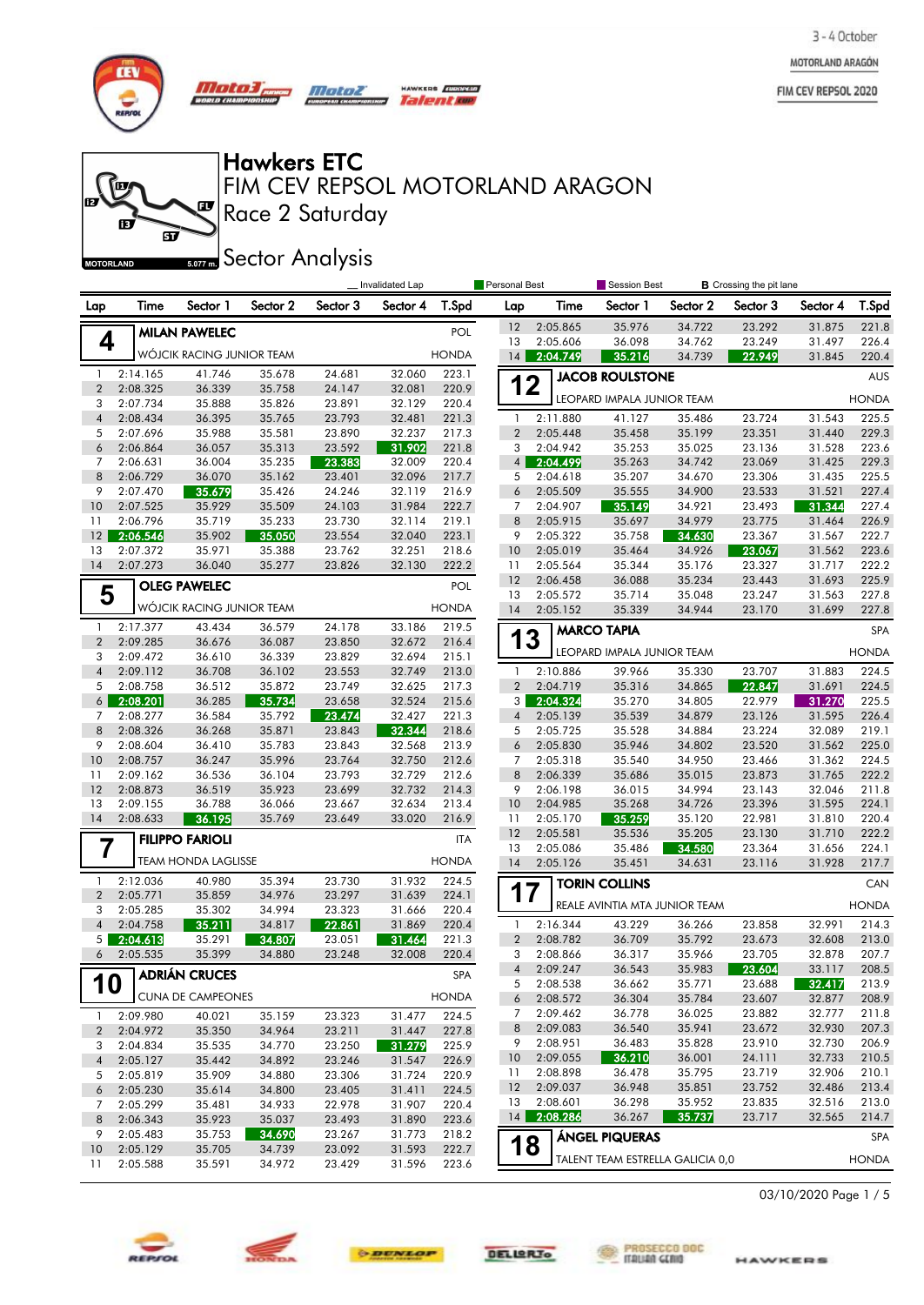MOTORLAND ARAGÓN

FIM CEV REPSOL 2020



**for** 

的

**MOTORLAND** 

m

*Mata3, Motor* no cu

 $\mathbf{F}$ 

 $\widetilde{\mathbf{p}}$ 

**Talent and** 

Hawkers ETC

Race 2 Saturday FIM CEV REPSOL MOTORLAND ARAGON

**Sector Analysis** 

|                 |          |                               |          |          | Invalidated Lap | Personal Best |                |                   | Session Best<br><b>B</b> Crossing the pit lane |          |          |          |              |
|-----------------|----------|-------------------------------|----------|----------|-----------------|---------------|----------------|-------------------|------------------------------------------------|----------|----------|----------|--------------|
| Lap             | Time     | Sector 1                      | Sector 2 | Sector 3 | Sector 4        | T.Spd         | Lap            | Time              | Sector 1                                       | Sector 2 | Sector 3 | Sector 4 | T.Spd        |
| $\mathbf{1}$    | 2:09.357 | 39.142                        | 35.168   | 23.493   | 31.554          | 229.3         |                |                   | <b>COLLIN VEIJER</b>                           |          |          |          | <b>NED</b>   |
| $\overline{2}$  | 2:05.535 | 35.735                        | 35.029   | 23.095   | 31.676          | 225.5         | <b>30</b>      |                   |                                                |          |          |          |              |
| 3 <sup>1</sup>  | 2:04.832 | 35.347                        | 34.915   | 23.063   | 31.507          | 225.0         |                |                   | APEX - CARDOSO RACING                          |          |          |          | <b>HONDA</b> |
| $\overline{4}$  | 2:05.272 | 35.573                        | 34.845   | 23.085   | 31.769          | 223.6         | $\mathbf{1}$   | 2:11.121          | 40.209                                         | 35.330   | 23.597   | 31.985   | 226.9        |
| 5               | 2:05.538 | 35.697                        | 34.865   | 23.317   | 31.659          | 222.7         | $\overline{2}$ | 2:05.714          | 35.977                                         | 34.838   | 23.154   | 31.745   | 225.5        |
| 6               | 2:05.220 | 35.210                        | 35.277   | 22.826   | 31.907          | 217.3         | 3              | 2:04.882          | 35.318                                         | 34.825   | 23.087   | 31.652   | 223.1        |
| 7               | 2:05.614 | 35.836                        | 34.843   | 23.451   | 31.484          | 227.4         | 4              | 2:04.934          | 35.153                                         | 35.027   | 23.197   | 31.557   | 228.3        |
| 8               | 2:06.270 | 35.910                        | 35.074   | 23.592   | 31.694          | 224.5         | 5              | 2:04.911          | 35.531                                         | 34.691   | 23.191   | 31.498   | 227.8        |
| 9               | 2:06.035 | 36.357                        | 34.980   | 23.285   | 31.413          | 224.5         | 6              | 2:05.536          | 35.572                                         | 34.904   | 23.434   | 31.626   | 224.5        |
| 10              | 2:04.837 | 35.376                        | 34.798   | 23.277   | 31.386          | 229.8         | 7              | 2:05.519          | 35.438                                         | 35.230   | 23.316   | 31.535   | 228.3        |
| 11              | 2:05.570 | 35.170                        | 34.943   | 23.693   | 31.764          | 226.9         | 8              | 2:06.181          | 35.489                                         | 35.282   | 23.504   | 31.906   | 227.4        |
| 12              | 2:05.834 | 35.777                        | 34.851   | 23.253   | 31.953          | 220.9         | 9              | 2:05.503          | 35.681                                         | 35.249   | 23.134   | 31.439   | 225.5        |
| 13              | 2:05.630 | 35.979                        | 34.732   | 23.284   | 31.635          | 226.9         | 10             | 2:05.461          | 35.355                                         | 35.121   | 23.189   | 31.796   | 225.9        |
| 14              | 2:04.934 | 35.249                        | 34.710   | 23.202   | 31.773          | 224.1         | 11             | 2:05.560          | 35.140                                         | 35.548   | 23.398   | 31.474   | 227.4        |
|                 |          | <b>GUILLEM PLANQUES</b>       |          |          |                 | <b>FRA</b>    | 12             | 2:05.737          | 35.287                                         | 35.272   | 23.366   | 31.812   | 227.8        |
| 24              |          |                               |          |          |                 |               | 13             | 2:05.585          | 35.379                                         | 35.220   | 23.313   | 31.673   | 226.4        |
|                 |          | LARRESPORT CARRÉ D'OR         |          |          |                 | <b>HONDA</b>  | 14             | 2:05.014          | 35.336                                         | 34.833   | 23.243   | 31.602   | 226.9        |
| $\mathbf{1}$    | 2:14.571 | 42.375                        | 36.024   | 24.260   | 31.912          | 221.3         |                | <b>DAVID REAL</b> |                                                |          |          |          | SPA          |
| $\overline{2}$  | 2:08.069 | 36.484                        | 35.810   | 23.916   | 31.859          | 224.1         | 32             |                   |                                                |          |          |          |              |
| 3               | 2:07.871 | 36.265                        | 35.552   | 24.169   | 31.885          | 222.7         |                |                   | MHP RACING - TECH SOLUTIONS                    |          |          |          | <b>HONDA</b> |
| $\overline{4}$  | 2:07.894 | 36.429                        | 35.875   | 23.608   | 31.982          | 224.1         | $\mathbf{1}$   | 2:12.153          | 41.261                                         | 35.234   | 23.980   | 31.678   | 220.9        |
| 5               | 2:07.130 | 35.898                        | 35.480   | 23.501   | 32.251          | 219.5         | $\overline{2}$ | 2:05.370          | 35.306                                         | 35.235   | 23.354   | 31.475   | 222.2        |
| 6               | 2:07.016 | 36.416                        | 35.336   | 23.421   | 31.843          | 220.4         | 3              | 2:04.889          | 35.293                                         | 34.841   | 23.228   | 31.527   | 221.3        |
| 7               | 2:07.973 | 36.755                        | 35.423   | 23.818   | 31.977          | 219.5         | 4              | 2:04.445          | 35.238                                         | 34.822   | 23.008   | 31.377   | 222.7        |
| 8               | 2:06.520 | 35.979                        | 35.441   | 23.338   | 31.762          | 220.9         | 5              | 2:04.867          | 35.608                                         | 34.841   | 23.037   | 31.381   | 222.7        |
| 9               | 2:07.010 | 35.932                        | 35.347   | 23.854   | 31.877          | 221.8         | 6              | 2:05.490          | 35.599                                         | 34.893   | 23.650   | 31.348   | 222.2        |
| 10              | 2:06.472 | 35.856                        | 35.166   | 23.411   | 32.039          | 222.2         | 7              | 2:05.468          | 35.160                                         | 35.663   | 23.225   | 31.420   | 221.8        |
| 11              | 2:08.225 | 37.689                        | 35.149   | 23.486   | 31.901          | 223.6         | 8              | 2:05.359          | 35.228                                         | 35.157   | 23.354   | 31.620   | 219.5        |
| 12              | 2:06.561 | 36.013                        | 35.281   | 23.339   | 31.928          | 223.1         | 9              | 2:05.733          | 35.861                                         | 35.011   | 23.254   | 31.607   | 220.9        |
| 13              | 2:08.004 | 36.279                        | 35.539   | 23.724   | 32.462          | 220.4         | 10             | 2:05.200          | 35.446                                         | 34.912   | 23.206   | 31.636   | 222.2        |
| 14              | 2:06.880 | 36.683                        | 35.011   | 23.240   | 31.946          | 222.7         | 11             | 2:04.704          | 35.015                                         | 34.841   | 23.209   | 31.639   | 220.0        |
|                 |          | <b>ROMEO SANDOVAL</b>         |          |          |                 | SPA           | 12             | 2:06.015          | 35.912                                         | 34.856   | 23.264   | 31.983   | 220.9        |
| 27              |          |                               |          |          |                 |               | 13             | 2:05.665          | 35.535                                         | 35.000   | 23.258   | 31.872   | 220.4        |
|                 |          | HAWKERS FINETWORK JUNIOR TEAM |          |          |                 | <b>HONDA</b>  | 14             | 2:05.313          | 35.547                                         | 34.955   | 23.053   | 31.758   | 221.3        |
| $\mathbf{1}$    | 2:11.718 | 40.287                        | 35.701   | 23.910   | 31.820          | 225.9         |                |                   | <b>SHARUL SHARIL</b>                           |          |          |          | MAL          |
| $\overline{2}$  | 2:05.587 | 35.507                        | 35.115   | 23.293   | 31.672          | 227.8         | 36             |                   |                                                |          |          |          |              |
| 3               | 2:05.275 | 35.358                        | 35.252   | 23.087   | 31.578          | 227.4         |                |                   | LIQUI MOLY INTACT SIC JUNIOR TEA               |          |          |          | <b>HONDA</b> |
| 4 <sup>1</sup>  | 2:04.422 | 35.195                        | 35.015   | 22.795   | 31.417          | 231.3         | 1              | 2:13.896          | 41.912                                         | 35.588   | 24.246   | 32.150   | 224.1        |
| 5               | 2:05.429 | 35.583                        | 34.858   | 23.307   | 31.681          | 226.4         | $\overline{2}$ | 2:07.895          | 36.497                                         | 35.237   | 24.125   | 32.036   | 222.2        |
| 6               | 2:05.336 | 35.511                        | 35.120   | 23.318   | 31.387          | 225.0         | 3              | 2:08.110          | 36.361                                         | 35.819   | 23.547   | 32.383   | 215.1        |
|                 |          | <b>HARRISON VOIGHT</b>        |          |          |                 | AUS           | $\overline{4}$ | 2:07.978          | 36.576                                         | 35.384   | 23.796   | 32.222   | 219.1        |
| 29              |          |                               |          |          |                 | <b>HONDA</b>  | 5              | 2:07.841          | 36.222                                         | 35.327   | 23.626   | 32.666   | 219.5        |
|                 |          | SIC 58 SQUADRACORSE           |          |          |                 |               | 6              | 2:06.928          | 36.061                                         | 35.245   | 23.487   | 32.135   | 218.2        |
| -1              | 2:09.012 | 38.735                        | 34.940   | 23.366   | 31.971          | 220.9         | 7              | 2:07.461          | 36.304                                         | 35.570   | 23.629   | 31.958   | 223.6        |
| $\mathbf{2}$    | 2:05.709 | 35.823                        | 34.917   | 23.142   | 31.827          | 223.6         |                | 8 2:06.619        | 35.993                                         | 35.130   | 23.454   | 32.042   | 223.1        |
| 3               | 2:04.857 | 35.296                        | 34.730   | 23.309   | 31.522          | 226.9         | 9              | 2:06.365          | 35.658                                         | 35.296   | 23.312   | 32.099   | 216.4        |
| $\overline{4}$  | 2:05.646 | 35.481                        | 34.969   | 23.784   | 31.412          | 225.9         | 10             | 2:07.275          | 36.052                                         | 35.498   | 23.634   | 32.091   | 221.8        |
| 5               | 2:05.663 | 35.971                        | 34.862   | 23.384   | 31.446          | 225.0         | 11             | 2:08.183          | 36.239                                         | 35.276   | 24.554   | 32.114   | 222.7        |
| 6               | 2:05.435 | 35.609                        | 34.806   | 23.662   | 31.358          | 224.5         | -12            | 2:06.498          | 35.885                                         | 35.045   | 23.525   | 32.043   | 223.1        |
| $7^{\circ}$     | 2:05.113 | 35.509                        | 34.922   | 23.308   | 31.374          | 226.9         | 13             | 2:08.051          | 36.344                                         | 35.108   | 24.325   | 32.274   | 224.5        |
| 8               | 2:06.342 | 35.541                        | 34.882   | 24.238   | 31.681          | 225.5         | 14             | 2:06.502          | 35.905                                         | 34.956   | 23.611   | 32.030   | 227.4        |
| 9               | 2:05.443 | 35.917                        | 34.972   | 23.139   | 31.415          | 225.0         |                |                   | <b>JUAN RODRÍGUEZ</b>                          |          |          |          | SPA          |
| 10 <sup>1</sup> | 2:04.805 | 35.146                        | 34.782   | 23.077   | 31.800          | 218.2         | 38             |                   |                                                |          |          |          |              |
| 11              | 2:05.562 | 35.509                        | 34.862   | 23.262   | 31.929          | 217.3         |                |                   | <b>CUNA CAMPEONES</b>                          |          |          |          | <b>HONDA</b> |
| 12              | 2:05.822 | 35.812                        | 34.871   | 23.121   | 32.018          | 218.6         | $\mathbf{1}$   | 2:11.256          | 40.559                                         | 35.477   | 23.242   | 31.978   | 222.7        |
| 13              | 2:05.524 | 35.500                        | 34.711   | 23.136   | 32.177          | 218.6         | $\overline{2}$ | 2:07.274          | 35.767                                         | 35.027   | 24.610   | 31.870   | 220.0        |
| 14              | 2:05.156 | 35.362                        | 34.689   | 23.034   | 32.071          | 218.6         | 3              | 2:04.901          | 35.144                                         | 34.804   | 23.158   | 31.795   | 219.5        |







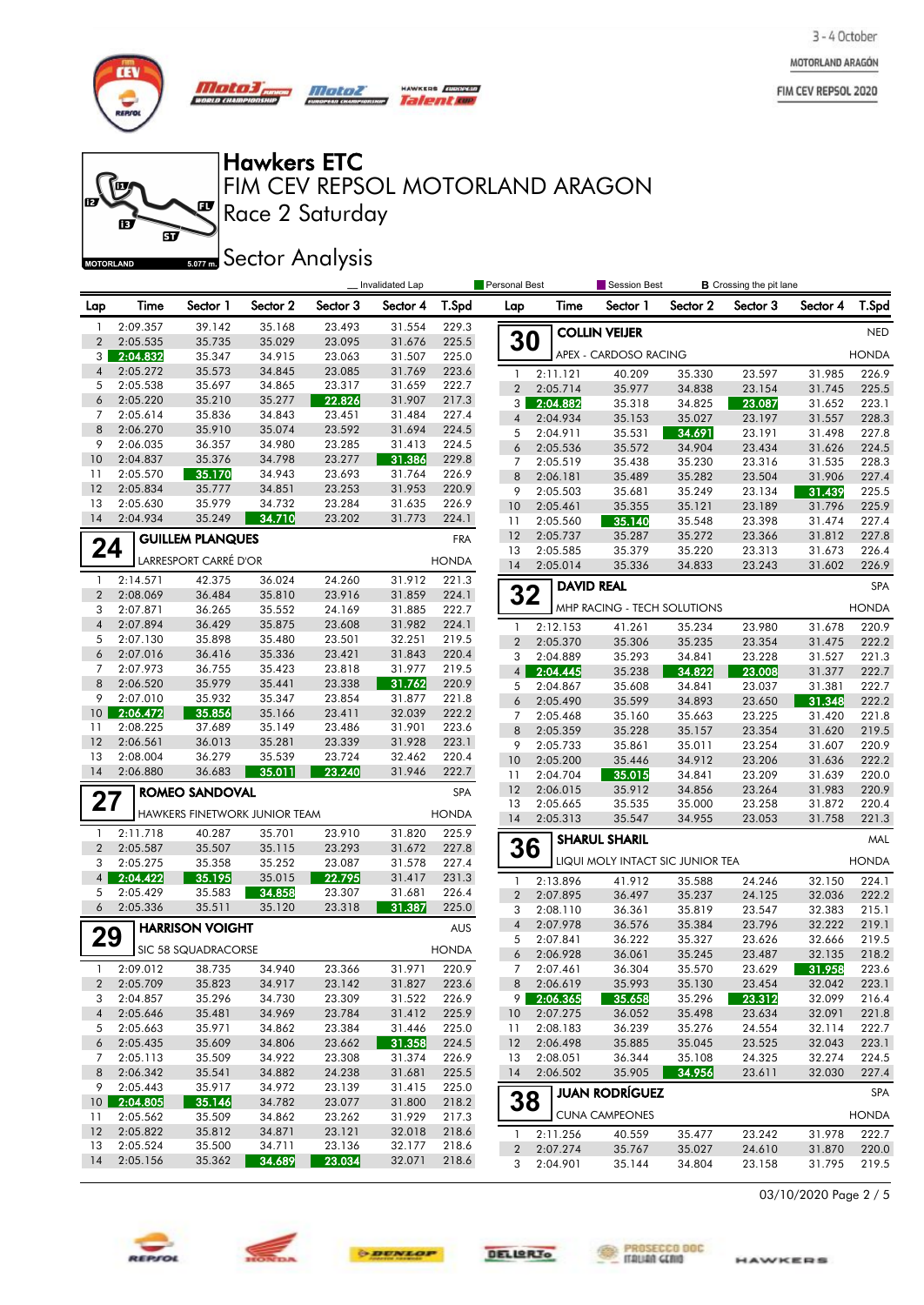MOTORLAND ARAGÓN

FIM CEV REPSOL 2020



**for** 

的

**MOTORLAND** 

m

*Mata3, Motor* no cu

**Talent and** 

# Hawkers ETC

 $\mathbf{F}$ 

 $\widetilde{\mathbf{p}}$ 

Race 2 Saturday FIM CEV REPSOL MOTORLAND ARAGON

**Sector Analysis** 

|                                  |                      | Invalidated Lap          |                              |                  |                  | Personal Best  |                     | Session Best<br><b>B</b> Crossing the pit lane |                              |                  |                  |                  |                |
|----------------------------------|----------------------|--------------------------|------------------------------|------------------|------------------|----------------|---------------------|------------------------------------------------|------------------------------|------------------|------------------|------------------|----------------|
| Lap                              | Time                 | Sector 1                 | Sector 2                     | Sector 3         | Sector 4         | T.Spd          | Lap                 | Time                                           | Sector 1                     | Sector 2         | Sector 3         | Sector 4         | T.Spd          |
| 4 <sup>1</sup>                   | 2:04.470             | 35.100                   | 34.719                       | 22.955           | 31.696           | 224.5          | 10                  | 2:04.569                                       | 35.317                       | 34.598           | 22.782           | 31.872           | 218.2          |
| 5                                | 2:04.705             | 35.088                   | 34.650                       | 23.237           | 31.730           | 224.1          | 11                  | 2:04.801                                       | 35.385                       | 34.567           | 23.004           | 31.845           | 217.3          |
| 6                                | 2:05.572             | 35.517                   | 34.873                       | 23.507           | 31.675           | 222.2          | 12                  | 2:04.825                                       | 35.275                       | 34.643           | 22.905           | 32.002           | 219.1          |
| 7                                | 2:04.666             | 35.165                   | 34.938                       | 23.128           | 31.435           | 224.5          | 13                  | 2:05.368                                       | 35.468                       | 34.812           | 23.080           | 32.008           | 217.3          |
| 8                                | 2:06.121             | 35.440                   | 35.259                       | 23.487           | 31.935           | 222.2          | 14                  | 2:06.048                                       | 35.659                       | 35.144           | 23.210           | 32.035           | 219.5          |
| 9                                | 2:05.727             | 35.803                   | 35.161                       | 23.125           | 31.638           | 219.5          |                     |                                                | <b>JULIO GARCÍA</b>          |                  |                  |                  | <b>SPA</b>     |
| 10                               | 2:05.378             | 35.249                   | 35.017                       | 23.177           | 31.935           | 222.7          | 49                  |                                                | JEREZ ANDALUCIA MOTOR TALENT |                  |                  |                  | <b>HONDA</b>   |
| 11<br>12                         | 2:05.720<br>2:05.850 | 35.291<br>35.508         | 35.194<br>34.900             | 23.525<br>23.356 | 31.710<br>32.086 | 220.4<br>220.0 |                     |                                                |                              |                  |                  |                  |                |
| 13                               | 2:05.447             | 35.419                   | 34.950                       | 23.312           | 31.766           | 220.9          | 1<br>$\overline{2}$ | 2:10.806<br>2:04.997                           | 39.651                       | 35.237           | 23.948           | 31.970           | 220.4          |
| 14                               | 2:06.232             | 35.290                   | 35.334                       | 23.155           | 32.453           | 216.0          | 3                   | 2:05.553                                       | 35.253<br>35.415             | 34.964<br>35.158 | 23.271<br>23.439 | 31.509<br>31.541 | 228.8<br>225.9 |
|                                  |                      | <b>HUGO MILLÁN</b>       |                              |                  |                  | SPA            | $\overline{4}$      | 2:05.278                                       | 35.411                       | 34.937           | 23.249           | 31.681           | 227.4          |
| 44                               |                      |                          |                              |                  |                  |                | 5                   | 2:05.357                                       | 35.693                       | 34.890           | 23.371           | 31.403           | 227.4          |
|                                  |                      | <b>CUNA DE CAMPEONES</b> |                              |                  |                  | <b>HONDA</b>   | 6                   | 2:05.725                                       | 35.713                       | 34.922           | 23.570           | 31.520           | 225.0          |
| 1                                | 2:10.641             | 40.826                   | 34.887                       | 22.985           | 31.943           | 221.8          | 7                   | 2:05.538                                       | 35.139                       | 35.240           | 23.669           | 31.490           | 227.4          |
| $\overline{2}$                   | 2:04.856             | 35.225                   | 34.795                       | 22.954           | 31.882           | 220.0          | 8                   | 2:05.810                                       | 35.343                       | 35.058           | 23.563           | 31.846           | 226.9          |
| 3 <sup>1</sup>                   | 2:04.842             | 35.267                   | 34.903                       | 23.153           | 31.519           | 225.5          | 9                   | 2:06.153                                       | 35.536                       | 35.643           | 23.453           | 31.521           | 225.5          |
| $\overline{4}$                   | 2:05.082             | 35.312                   | 35.070                       | 23.172           | 31.528           | 226.9          | 10                  | 2:05.711                                       | 35.635                       | 35.073           | 23.352           | 31.651           | 225.5          |
| 5                                | 2:05.550             | 35.697                   | 34.819                       | 23.328           | 31.706           | 220.9          | 11                  | 2:05.430                                       | 35.415                       | 35.058           | 23.407           | 31.550           | 225.5          |
| 6                                | 2:05.578             | 35.686                   | 34.858                       | 23.231           | 31.803           | 219.1          | 12                  | 2:05.298                                       | 35.432                       | 34.900           | 23.440           | 31.526           | 225.9          |
| 7<br>8                           | 2:05.366             | 35.470<br>35.500         | 35.061<br>34.872             | 23.152<br>23.244 | 31.683<br>32.000 | 225.0          | 13<br>14            | 2:05.031<br>2:04.678                           | 35.128                       | 35.065           | 23.293           | 31.545<br>31.479 | 223.6<br>227.4 |
| 9                                | 2:05.616<br>2:05.656 | 36.007                   | 34.975                       | 23.083           | 31.591           | 221.3<br>220.4 |                     |                                                | 35.158                       | 34.868           | 23.173           |                  |                |
| 10                               | 2:05.680             | 35.451                   | 34.817                       | 23.336           | 32.076           | 220.9          | 51                  |                                                | <b>ANGELO TAGLIARINI</b>     |                  |                  |                  | <b>ITA</b>     |
| 11                               | 2:05.922             | 35.673                   | 35.285                       | 23.445           | 31.519           | 226.4          |                     |                                                | FM MOTORSPORT RACING EMOTION |                  |                  |                  | <b>HONDA</b>   |
| 12                               | 2:06.034             | 35.578                   | 35.382                       | 23.374           | 31.700           | 226.4          | 1                   | 2:18.198                                       | 43.881                       | 36.844           | 24.229           | 33.244           | 215.1          |
| 13                               | 2:05.035             | 35.403                   | 34.961                       | 23.001           | 31.670           | 223.1          | $\overline{2}$      | 2:11.142                                       | 37.700                       | 36.322           | 24.228           | 32.892           | 214.7          |
| 14                               | 2:05.480             | 35.679                   | 34.966                       | 23.224           | 31.611           | 224.5          | 3                   | 2:11.058                                       | 37.279                       | 36.557           | 24.156           | 33.066           | 209.7          |
|                                  |                      |                          | <b>LÉANDRO QUINTANS SANS</b> |                  |                  | <b>FRA</b>     | $\overline{4}$      | 2:23.382                                       | 37.211                       | 36.623           | 23.932           | 45.616           | 208.1          |
| 47                               |                      |                          |                              |                  |                  | <b>HONDA</b>   | 5                   | 2:11.802                                       | 37.628                       | 36.605           | 23.993           | 33.576           | 209.7          |
|                                  |                      |                          | MHP RACING - TECH SOLUTIONS  |                  |                  |                | 6                   | 2:11.188                                       | 37.241                       | 36.661           | 24.007           | 33.279           | 209.7          |
| $\mathbf{1}$                     | 2:18.227             | 44.256                   | 36.772                       | 24.654           | 32.545           | 225.0          | 7                   | 2:12.600                                       | 37.967                       | 37.121           | 24.040           | 33.472           | 210.1          |
| $\overline{2}$<br>3 <sup>1</sup> | 2:08.387             | 36.211<br>36.227         | 35.807<br>35.708             | 24.125<br>23.983 | 32.244           | 225.5<br>219.5 | 8<br>9              | 2:11.737<br>2:12.037                           | 37.437<br>37.457             | 36.844<br>36.693 | 24.024<br>24.240 | 33.432<br>33.647 | 207.7<br>206.9 |
| $\overline{4}$                   | 2:07.866<br>2:08.591 | 36.455                   | 36.014                       | 23.879           | 31.948<br>32.243 | 220.0          | 10                  | 2:12.123                                       | 37.591                       | 36.900           | 24.086           | 33.546           | 205.7          |
| 5                                | 2:08.561             | 36.539                   | 35.801                       | 23.809           | 32.412           | 219.5          | 11                  | 2:12.156                                       | 37.596                       | 36.687           | 24.257           | 33.616           | 208.1          |
| 6                                | 2:08.520             | 36.246                   | 35.812                       | 24.469           | 31.993           | 220.9          | 12                  | 2:12.602                                       | 37.797                       | 36.714           | 24.332           | 33.759           | 208.1          |
| 7                                | 2:08.974             | 36.781                   | 36.001                       | 23.983           | 32.209           | 220.9          | 13                  | 2:12.227                                       | 37.810                       | 36.673           | 24.316           | 33.428           | 208.5          |
| 8                                | 2:09.075             | 36.818                   | 35.854                       | 23.975           | 32.428           | 216.4          | 14                  | 2:11.731                                       | 37.537                       | 36.621           | 24.015           | 33.558           | 206.9          |
| 9                                | 2:08.897             | 36.593                   | 35.815                       | 24.053           | 32.436           | 215.1          |                     |                                                | <b>ALBERTO FERRÁNDEZ</b>     |                  |                  |                  | <b>SPA</b>     |
| 10                               | 2:09.421             | 36.737                   | 35.931                       | 24.275           | 32.478           | 216.4          | 54                  |                                                |                              |                  |                  |                  |                |
| 11                               | 2:09.062             | 36.694                   | 35.636                       | 24.633           | 32.099           | 221.8          |                     |                                                | <b>CUNA DE CAMPEONES</b>     |                  |                  |                  | <b>HONDA</b>   |
| 12                               | 2:08.688             | 37.027                   | 35.543                       | 24.059           | 32.059           | 222.7          | 1                   | 2:09.736                                       | 39.392                       | 35.169           | 23.582           | 31.593           | 225.5          |
| 13<br>14                         | 2:09.288<br>2:08.530 | 37.277<br>36.962         | 35.646                       | 24.194<br>23.896 | 32.171<br>32.142 | 222.2<br>221.8 | $\overline{2}$      | 2:05.842                                       | 35.432                       | 35.193           | 23.378           | 31.839           | 220.9          |
|                                  |                      |                          | 35.530                       |                  |                  |                |                     | $3 - 2:04.794$                                 | 35.179                       | 35.057           | 23.179           | 31.379           | 227.4          |
| 48                               |                      | <b>IVÁN ORTOLÁ</b>       |                              |                  |                  | SPA            | $\overline{4}$      | 2:05.137                                       | 35.270                       | 35.206           | 23.293           | 31.368           | 225.9          |
|                                  |                      | OPENBANK ASPAR TEAM      |                              |                  |                  | <b>HONDA</b>   | 5<br>6              | 2:05.081<br>2:05.168                           | 35.392<br>35.283             | 35.070<br>35.110 | 23.147<br>23.225 | 31.472<br>31.550 | 222.7<br>219.1 |
| $\mathbf{1}$                     | 2:09.122             | 38.897                   | 34.890                       | 23.263           | 32.072           | 221.8          | 7                   | 2:05.567                                       | 35.754                       | 34.989           | 23.205           | 31.619           | 223.1          |
| $2^{\circ}$                      | 2:05.317             | 35.513                   | 34.912                       | 23.091           | 31.801           | 221.3          | 8                   | 2:06.120                                       | 35.714                       | 34.997           | 23.353           | 32.056           | 216.9          |
| 3                                | 2:04.256             | 35.210                   | 34.697                       | 22.793           | 31.556           | 221.8          | 9                   | 2:05.673                                       | 35.658                       | 34.833           | 23.242           | 31.940           | 215.6          |
| $\overline{4}$                   | 2:04.047             | 35.024                   | 34.711                       | 22.774           | 31.538           | 225.5          | 10                  | 2:05.443                                       | 35.584                       | 34.862           | 23.359           | 31.638           | 219.1          |
| 5                                | 2:04.193             | 35.023                   | 34.659                       | 22.887           | 31.624           | 222.2          | 11                  | 2:05.402                                       | 35.499                       | 34.931           | 23.459           | 31.513           | 227.4          |
| $6 \mid$                         | 2:03.816             | 34.938                   | 34.652                       | 22.816           | 31.410           | 223.6          | 12                  | 2:05.825                                       | 35.977                       | 35.089           | 23.054           | 31.705           | 223.6          |
| 7                                | 2:04.544             | 35.532                   | 34.632                       | 22.735           | 31.645           | 224.5          | 13                  | 2:05.069                                       | 35.532                       | 34.744           | 23.067           | 31.726           | 222.7          |
| 8                                | 2:05.279             | 35.276                   | 35.191                       | 22.972           | 31.840           | 219.5          | 14                  | 2:05.233                                       | 35.547                       | 34.783           | 23.123           | 31.780           | 220.4          |
| 9                                | 2:04.698             | 35.191                   | 34.718                       | 22.819           | 31.970           | 216.9          |                     |                                                |                              |                  |                  |                  |                |







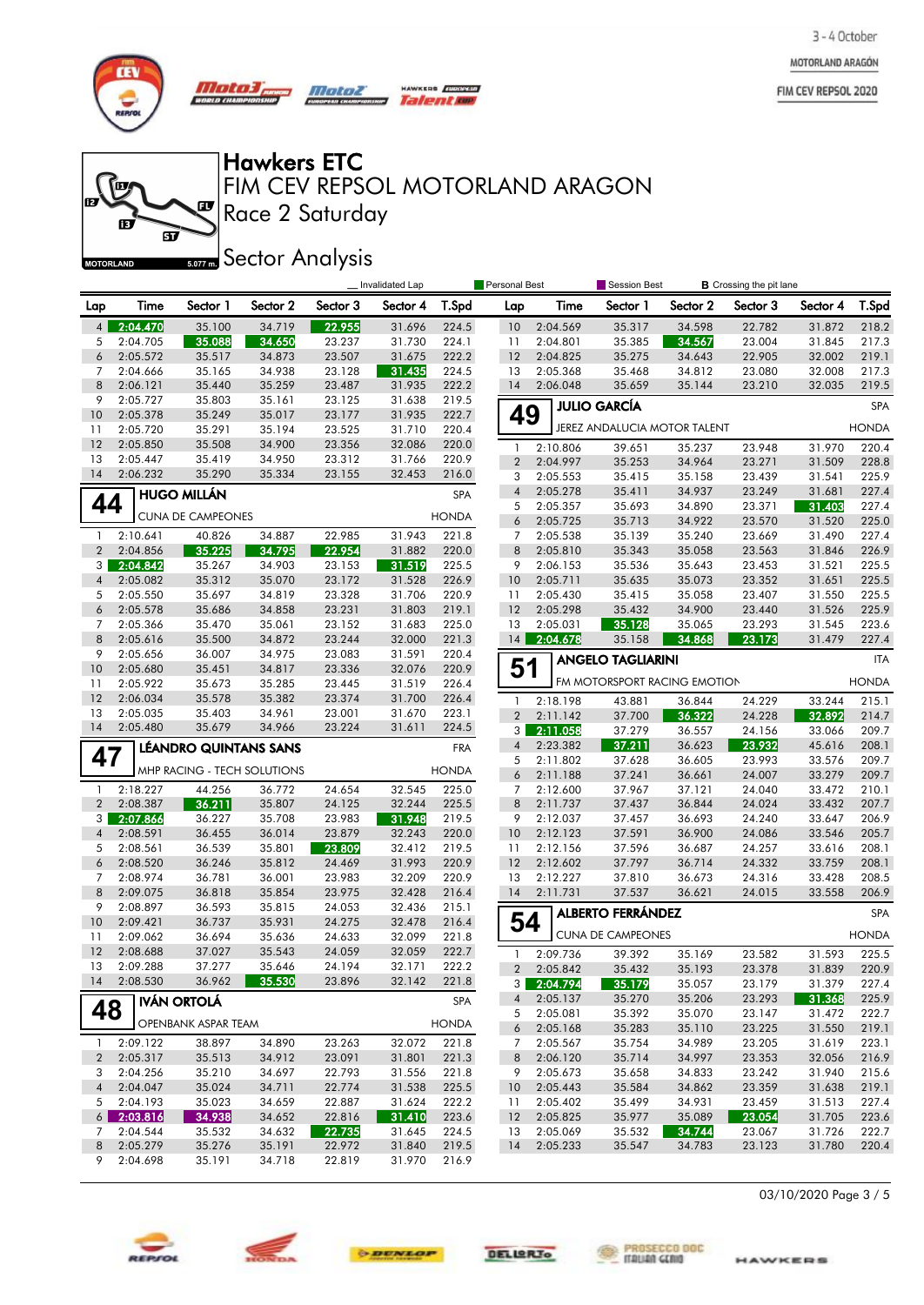MOTORLAND ARAGÓN

FIM CEV REPSOL 2020



**for** 

Æ

**MOTORLAND** 

m

 $\pi \sigma \sigma$ *Motor* 

 $\mathbf{F}$ 

<u>මි</u>

Hawkers ETC

Race 2 Saturday FIM CEV REPSOL MOTORLAND ARAGON

HAWKERS **EUROPESO** Talentime

**Sector Analysis** 

|                                | Invalidated Lap      |                           |                                  |                  |                  | <b>B</b> Crossing the pit lane<br><b>Personal Best</b><br><b>Session Best</b> |                 |            |                                  |                  |                  |                  |                |
|--------------------------------|----------------------|---------------------------|----------------------------------|------------------|------------------|-------------------------------------------------------------------------------|-----------------|------------|----------------------------------|------------------|------------------|------------------|----------------|
| Lap                            | Time                 | Sector 1                  | Sector 2                         | Sector 3         | Sector 4         | T.Spd                                                                         | Lap             | Time       | Sector 1                         | Sector 2         | Sector 3         | Sector 4         | T.Spd          |
|                                |                      | <b>NOAH DETTWILER</b>     |                                  |                  |                  | SWI                                                                           |                 |            | <b>MARCOS RUDA</b>               |                  |                  |                  | SPA            |
| 55                             |                      |                           | REALE AVINTIA MTA JUNIOR TEAM    |                  |                  | <b>HONDA</b>                                                                  | 69              |            | <b>TEAM HONDA LAGLISSE</b>       |                  |                  |                  | <b>HONDA</b>   |
| 1                              | 2:14.135             | 42.113                    | 35.836                           | 24.010           | 32.176           | 225.5                                                                         | $\mathbf{1}$    | 2:09.640   | 39.776                           | 35.127           | 23.385           | 31.352           | 227.8          |
| $\overline{2}$                 | 2:08.454             | 36.591                    | 35.845                           | 24.058           | 31.960           | 224.5                                                                         | $\overline{2}$  | 2:05.185   | 35.369                           | 35.134           | 23.180           | 31.502           | 229.3          |
| 3                              | 2:07.868             | 36.149                    | 35.613                           | 24.142           | 31.964           | 224.1                                                                         | 3 <sup>1</sup>  | 2:04.695   | 35.288                           | 34.695           | 23.052           | 31.660           | 220.9          |
| $\overline{4}$                 | 2:08.315             | 36.375                    | 35.623                           | 23.827           | 32.490           | 223.1                                                                         | 4               | 2:05.257   | 35.351                           | 35.014           | 23.103           | 31.789           | 220.9          |
| 5                              | 2:07.538             | 36.043                    | 35.495                           | 23.599           | 32.401           | 219.1                                                                         | 5               | 2:05.689   | 35.649                           | 34.967           | 23.099           | 31.974           | 217.7          |
| 6                              | 2:06.856             | 35.850                    | 35.286                           | 23.607           | 32.113           | 219.5                                                                         | 6               | 2:05.415   | 35.761                           | 34.941           | 23.207           | 31.506           | 225.9          |
| 7                              | 2:07.122             | 36.255                    | 35.420                           | 23.545           | 31.902           | 222.7                                                                         | $\overline{7}$  | 2:05.330   | 35.334                           | 35.083           | 23.248           | 31.665           | 225.0          |
| 8                              | 2:06.621             | 36.009                    | 35.233                           | 23.365           | 32.014           | 224.1                                                                         | 8               | 2:06.421   | 35.640                           | 35.096           | 23.849           | 31.836           | 225.9          |
| 9                              | 2:07.314             | 35.855                    | 35.398                           | 23.886           | 32.175           | 219.1                                                                         | 9               | 2:05.831   | 36.014                           | 34.934           | 23.357           | 31.526           | 224.5          |
| 10                             | 2:07.308             | 36.192                    | 35.411                           | 23.526           | 32.179           | 220.0                                                                         | 10              | 2:05.596   | 35.464                           | 34.815           | 23.620           | 31.697           | 223.6          |
| 11                             | 2:07.172             | 36.209                    | 35.278                           | 23.682           | 32.003           | 222.2                                                                         | 11              | 2:05.428   | 35.470                           | 35.400           | 23.145           | 31.413           | 226.9          |
| 12                             | 2:06.556             | 35.929                    | 35.115                           | 23.447           | 32.065           | 224.5                                                                         | 12              | 2:06.072   | 35.582                           | 35.355           | 23.366           | 31.769           | 223.6          |
| 13                             | 2:07.957             | 36.263                    | 35.389                           | 24.083           | 32.222           | 220.9                                                                         | 13              | 2:05.354   | 35.487                           | 35.294           | 23.180           | 31.393           | 225.9          |
| 14                             | 2:06.624             | 36.146                    | 35.092                           | 23.472           | 31.914           | 222.2                                                                         | 14              | 2:04.970   | 35.347                           | 34.754           | 23.209           | 31.660           | 226.4          |
|                                |                      | <b>MARIUS HENRY</b>       |                                  |                  |                  | <b>FRA</b>                                                                    |                 |            | <b>TYLER SCOTT</b>               |                  |                  |                  | <b>USA</b>     |
| 56                             |                      | SELECT MACHINES           |                                  |                  |                  | <b>HONDA</b>                                                                  | 70              |            | TALENT TEAM ESTRELLA GALICIA 0,0 |                  |                  |                  | <b>HONDA</b>   |
| $\mathbf{1}$                   | 2:20.039             | 44.701                    | 37.242                           | 24.501           | 33.595           | 207.7                                                                         | $\mathbf{1}$    | 2:14.757   | 42.029                           | 36.281           | 24.159           | 32.288           | 225.0          |
| 2 <sup>1</sup>                 | 2:12.756             | 37.539                    | 37.193                           | 24.536           | 33.488           | 203.8                                                                         | 2               | 2:08.397   | 36.102                           | 35.904           | 24.276           | 32.115           | 221.3          |
|                                |                      |                           |                                  |                  |                  |                                                                               | 3               | 2:07.623   | 35.931                           | 35.819           | 23.928           | 31.945           | 219.1          |
| 58                             |                      | <b>MATEUSZ PASIUK</b>     |                                  |                  |                  | POL                                                                           | 4               | 2:08.068   | 36.313                           | 35.880           | 23.629           | 32.246           | 223.6          |
|                                |                      | WÓJCIK RACING JUNIOR TEAM |                                  |                  |                  | <b>HONDA</b>                                                                  | 5               | 2:07.685   | 36.174                           | 35.366           | 23.926           | 32.219           | 221.3          |
|                                |                      |                           |                                  |                  |                  |                                                                               | 6               | 2:07.027   | 35.957                           | 35.360           | 23.739           | 31.971           | 217.3          |
| $\mathbf{1}$<br>$\overline{2}$ | 2:35.016             | 59.332                    | 37.656                           | 24.552           | 33.476           | 214.3                                                                         | $7\overline{ }$ | 2:07.142   | 35.964                           | 35.421           | 23.848           | 31.909           | 221.3          |
|                                | 2:11.587             | 37.482                    | 36.733                           | 24.269           | 33.103           | 213.4                                                                         |                 | 8 2:06.266 | 35.726                           | 35.222           | 23.420           | 31.898           | 224.1          |
| 3<br>$\overline{4}$            | 2:11.814             | 37.431                    | 36.799                           | 24.438           | 33.146           | 213.0                                                                         | 9               | 2:07.341   | 35.566                           | 35.267           | 23.853           | 32.655           | 212.6          |
|                                | 2:10.911             | 37.473                    | 36.275                           | 24.075           | 33.088           | 215.1                                                                         | 10              | 2:06.712   | 36.032                           | 35.184           | 23.393           | 32.103           | 216.4          |
| 5<br>6                         | 2:10.861             | 37.296                    | 36.397                           | 24.187           | 32.981           | 214.3                                                                         | 11              | 2:06.829   | 35.773                           | 35.179           | 23.445           | 32.432           | 216.0          |
| $\overline{7}$                 | 2:10.350             | 37.100                    | 36.379                           | 23.943           | 32.928           | 215.6                                                                         | 12              | 2:06.979   | 36.030                           | 35.171           | 23.450           | 32.328           | 218.6          |
| 8                              | 2:10.467             | 37.215                    | 36.272                           | 24.049           | 32.931           | 216.9                                                                         | 13              | 2:08.177   | 36.176                           | 35.306           | 24.485           | 32.210           | 216.0          |
| 9                              | 2:37.321             | 37.072                    | 1:02.718                         | 24.427           | 33.104           | 211.8                                                                         | 14              | 2:06.669   | 36.131                           | 35.158           | 23.423           | 31.957           | 224.5          |
| 10                             | 2:10.527             | 36.964                    | 36.428                           | 24.010           | 33.125           | 212.6                                                                         |                 |            |                                  |                  |                  |                  |                |
| 11                             | 2:09.920             | 36.777                    | 36.351                           | 23.944           | 32.848           | 213.4                                                                         | 74              |            | <b>DAIJIRO SAKO</b>              |                  |                  |                  | <b>JPN</b>     |
| 12                             | 2:10.906<br>2:10.794 | 37.208<br>37.320          | 36.280<br>36.069                 | 24.041<br>24.344 | 33.377<br>33.061 | 214.7<br>214.3                                                                |                 |            | <b>CUNA DE CAMPEONES</b>         |                  |                  |                  | <b>HONDA</b>   |
| 13                             | 2:09.623             | 36.826                    | 35.891                           | 23.870           | 33.036           | 215.1                                                                         | $\mathbf{1}$    | 2:11.253   | 40.663                           | 35.423           | 23.466           | 31.701           | 222.7          |
|                                |                      |                           |                                  |                  |                  |                                                                               | 2               | 2:05.015   | 35.545                           | 34.687           | 23.124           | 31.659           | 225.0          |
| 66                             |                      | PHILLIP TONN              |                                  |                  |                  | <b>GER</b>                                                                    | 3 <sup>1</sup>  | 2:04.380   | 35.073                           | 34.847           | 23.086           | 31.374           | 223.6          |
|                                |                      |                           | LIQUI MOLY INTACTGP SIC JUNIOR 1 |                  |                  | <b>HONDA</b>                                                                  | 4               | 2:05.203   | 35.173                           | 35.084           | 23.491           | 31.455           | 225.9          |
|                                |                      |                           |                                  |                  |                  |                                                                               | 5               | 2:05.678   | 35.598                           | 34.941           | 23.391           | 31.748           | 223.1          |
| $\mathbf{1}$                   | 2:13.877             | 41.601                    | 35.574                           | 24.392           | 32.310           | 220.9                                                                         | 6               | 2:05.537   | 35.729                           | 35.053           | 23.414           | 31.341           | 226.9          |
| $\overline{2}$                 | 2:08.130             | 36.412                    | 35.277                           | 23.436           | 33.005           | 220.0                                                                         | $\overline{7}$  | 2:05.360   | 35.217                           | 35.170           | 23.506           | 31.467           | 225.5          |
| 3                              | 2:07.882             | 36.247                    | 35.933                           | 23.505           | 32.197           | 217.7                                                                         | 8               | 2:06.059   | 35.361                           | 35.385           | 23.509           | 31.804           | 225.0          |
| 4                              | 2:07.706             | 36.138                    | 35.710                           | 23.395           | 32.463           | 216.4                                                                         | 9               | 2:05.662   | 35.731                           | 35.371           | 23.139           | 31.421           | 221.3          |
| 5                              | 2:07.818             | 36.218                    | 35.599                           | 23.766           | 32.235           | 223.6                                                                         | 10              | 2:05.030   | 35.358                           | 34.762           | 23.364           | 31.546           | 224.1          |
| 6                              | 2:06.562             | 35.913                    | 35.211                           | 23.187           | 32.251           | 214.7                                                                         | 11              | 2:05.861   | 35.386                           | 35.688           | 23.424           | 31.363           | 225.0          |
| 7                              | 2:06.904             | 36.213                    | 35.310                           | 23.197           | 32.184           | 218.2                                                                         | 12              | 2:05.619   | 35.364                           | 35.372           | 23.254           | 31.629           | 227.4          |
| 8                              | 2:07.188             | 35.960                    | 35.343                           | 23.396           | 32.489           | 214.7                                                                         | -13             | 2:05.604   | 35.670                           | 35.180           | 23.337           | 31.417           | 224.5          |
| 9                              | 2:06.830             | 35.875                    | 35.398                           | 23.235           | 32.322           | 213.4                                                                         | 14              | 2:04.951   | 35.379                           | 34.882           | 23.069           | 31.621           | 223.6          |
| 10                             | 2:07.452             | 36.326                    | 35.469                           | 23.395           | 32.262           | 215.6                                                                         |                 |            |                                  |                  |                  |                  |                |
| 11                             | 2:07.087             | 36.088                    | 35.285                           | 23.277           | 32.437           | 216.0                                                                         | 77              |            | <b>MATTIA VOLPI</b>              |                  |                  |                  | ITA            |
| 12<br>13                       | 2:07.358<br>2:08.122 | 36.166<br>36.732          | 35.380<br>35.270                 | 23.305<br>23.796 | 32.507<br>32.324 | 214.3                                                                         |                 |            | SIC58 SQUADRA CORSE              |                  |                  |                  | <b>HONDA</b>   |
| 14                             | 2:06.647             | 35.832                    | 35.140                           | 23.363           | 32.312           | 216.0<br>216.9                                                                | $\mathbf{1}$    | 2:14.396   | 42.288                           | 35.825           | 24.208           | 32.075           | 225.5          |
|                                |                      |                           |                                  |                  |                  |                                                                               | 2               | 2:08.022   |                                  |                  |                  |                  |                |
|                                |                      |                           |                                  |                  |                  |                                                                               | 3               | 2:07.923   | 36.241<br>36.155                 | 35.737<br>35.716 | 23.801<br>24.048 | 32.243<br>32.004 | 221.8<br>220.4 |
|                                |                      |                           |                                  |                  |                  |                                                                               |                 |            |                                  |                  |                  |                  |                |